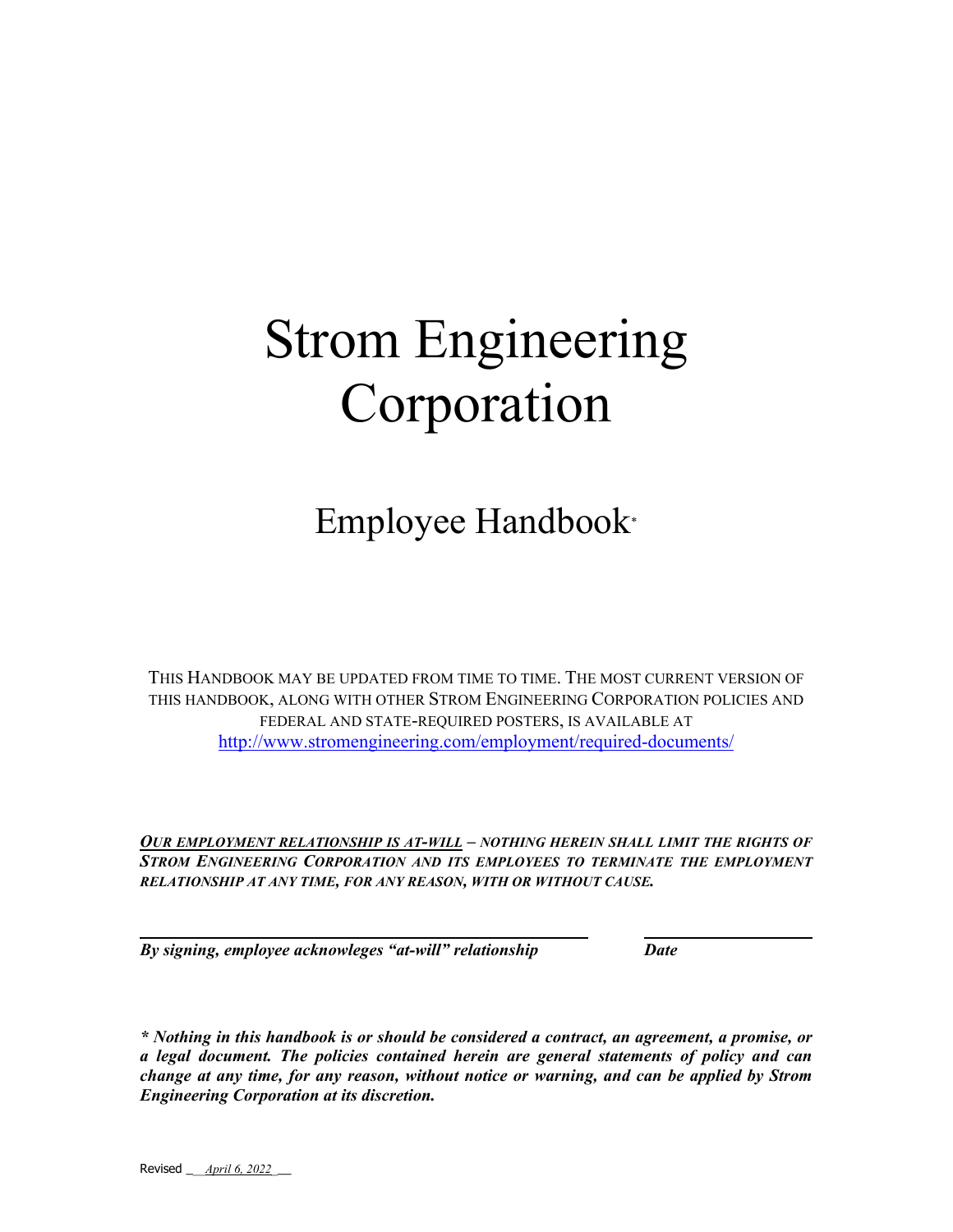# **Table of Contents**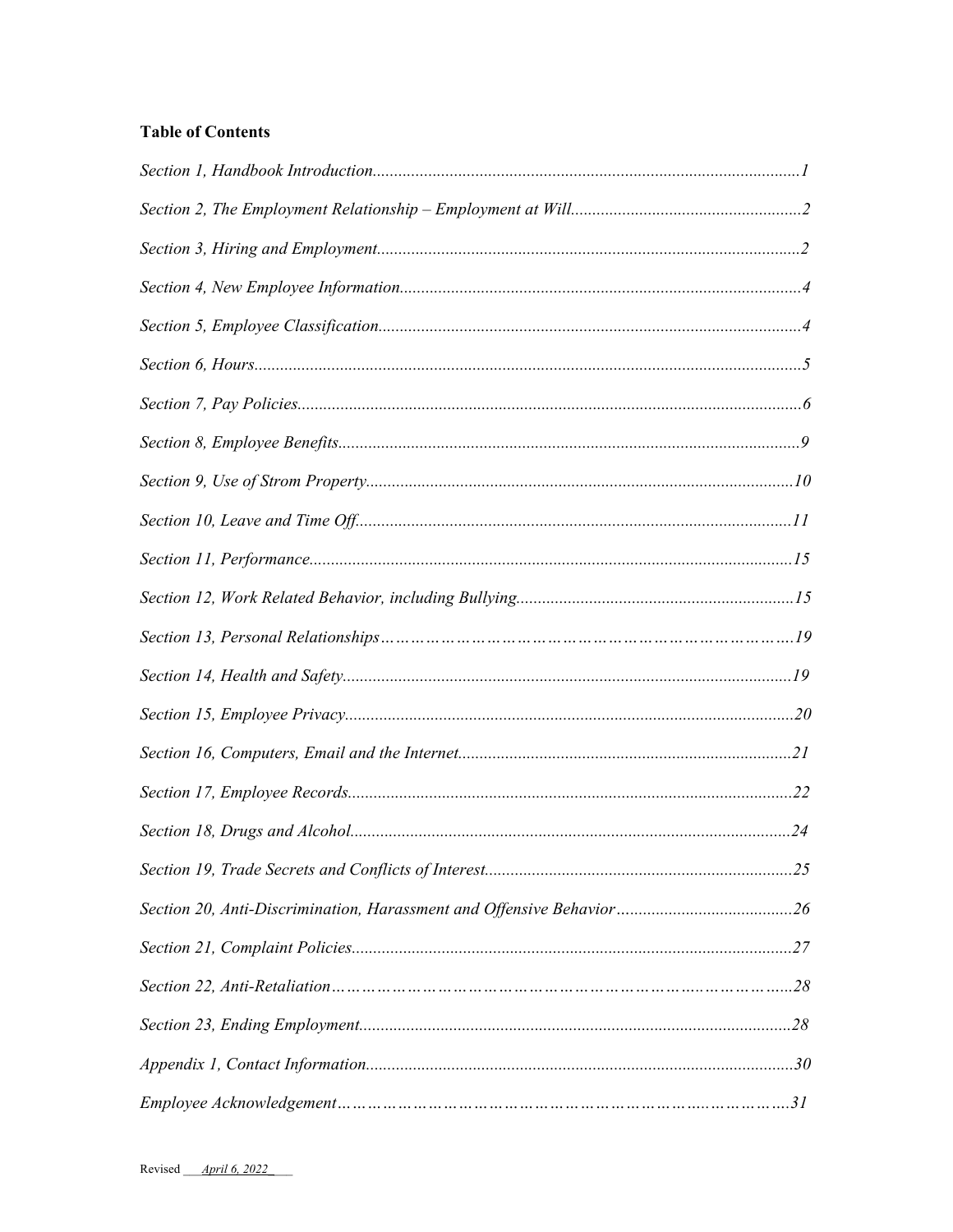#### **SECTION ONE - Handbook Introduction**

#### **1:1 Welcome to Our Company!**

It's our pleasure to welcome you to Strom Engineering Corporation ("Strom"). We're a quicklyevolving and creative organization, dedicated to high standards of excellence and quality. We value each one of our employees, and we hope you find your work here rewarding and satisfying. This section introduces you to Strom's history, purpose and goals. Please read it carefully so you can better understand who we are and what we do. We think we are a unique organization—made all the more so by the hard work and dedication of our employees.

#### **1:2 Introduction to Strom**

Strom's mission is to provide the highest qualified personnel to our customers on a project-byproject, temporary, or long-term basis in the rapid, professional, and ethical manner one would expect from an industry leader. It is this philosophy and commitment to excellence that has wellserved Strom, its customers and its employees for nearly fifty years.

We ask that you share in this mission, aspire to provide paramount service to our customers, and continuously strive to improve our operation. Remember: Experience, dedication and integrity have no equal.

#### **1:3 History of Strom**

Strom was founded in 1961 by Donald Strom. Strom originally staffed engineers and drafters at companies in the Minneapolis area on a contract basis. Strom's reputation for supplying highly qualified personnel quickly spread and we grew. Soon Strom began branching out into highly specialized fields to serve a wider range of staffing needs and situations. John Radick joined the firm in 1983 and became the president in 1995. His background and interest in not only engineering but consulting within the labor sector broadened Strom's scope and capabilities.

Over the years, the people at Strom have gained valuable insight and knowledge of the labor market. Today, Strom and its affiliated companies provide a wide array of services, from labor consulting to staffing to strike management. For nearly fifty years, Strom has helped maximize production and efficiency by preparing companies for the ups and downs of the labor market and developing proactive strategies for labor optimization.

Since its founding, Strom has continually supplied quality contract engineering, technical, industrial, placement, personnel, consulting and manufacturing support services to many types of businesses including: capital equipment industry, foundry, food and beverage, transportation, construction and industrial supply as well as the hi-tech fields of computers, electronics, semiconductors, telecommunications and special production machinery.

#### **1:4 The Purpose of This Handbook**

We think that employees are happier and more valuable if they know what they can expect from us and what we expect from them. In the preceding sections, we introduced you to Strom's history, values, culture and goals. We expect you to incorporate that information into your day-today job performance--striving to incorporate Strom's values in everything you do.

The remainder of this Handbook will familiarize you with the privileges, benefits and responsibilities of being an employee at Strom. Please understand that this Handbook can only highlight and summarize Strom's policies and practices. For more detailed information, you will have to talk to your supervisor or our Human Resources Coordinator.

At Strom, as in the rest of the world, circumstances are constantly changing. As a result, we may have to revise, rescind or supplement these policies from time to time. If any provision delineated in this Handbook does not comport with an applicable federal, state or local law, ordinance, etc. this Handbook shall be considered modified to the extent required to so conform. *Nothing in this*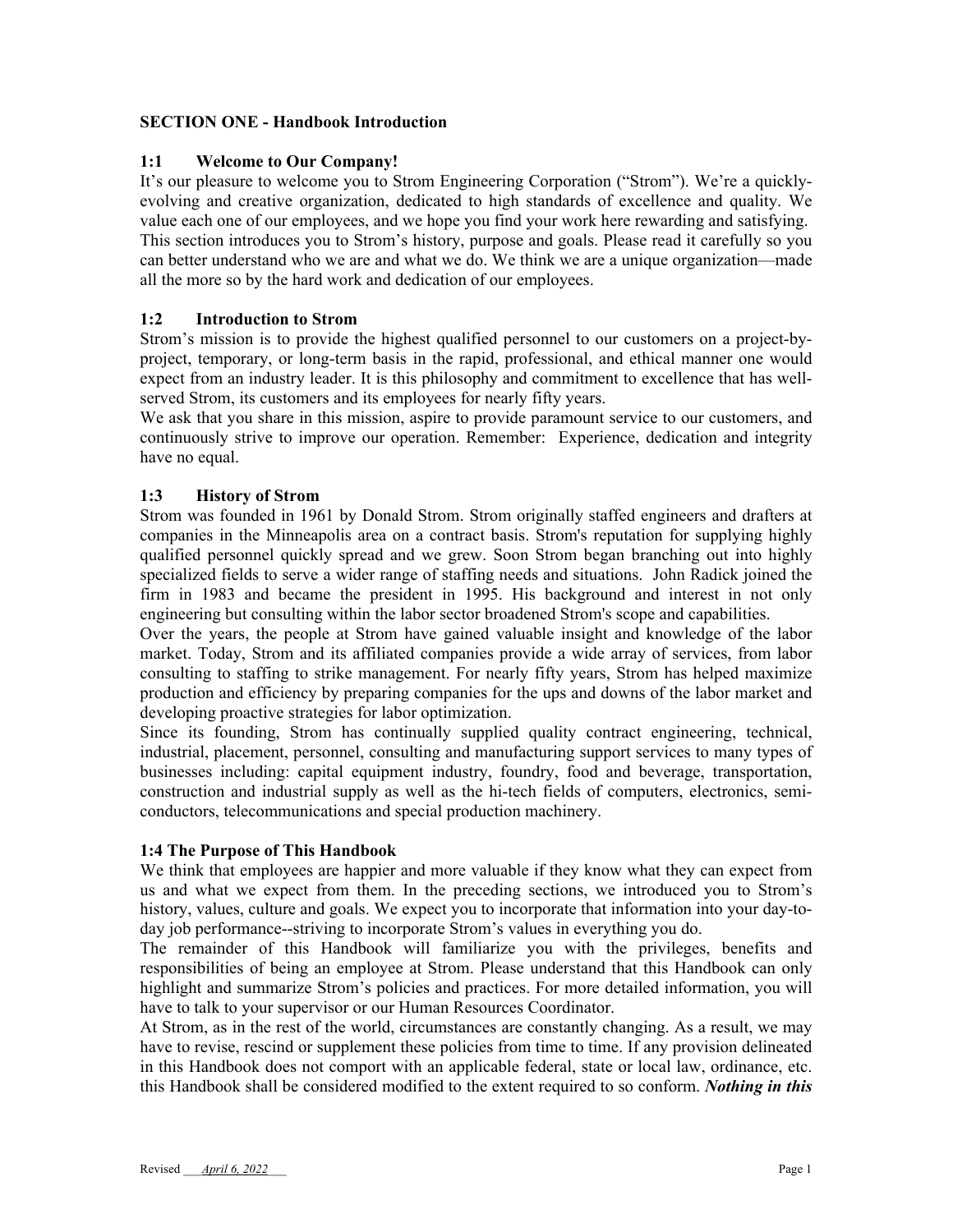*Handbook is or should be considered a contract, an agreement, a promise, or a legal document. The policies can change at any time, for any reason, without notice or warning.*

We are always looking for ways to improve communications with our employees. If you have suggestions for ways to improve this Handbook in particular or employee relations in general, please feel free to bring them to your supervisor.

#### **1:5 Be Sure to Check Out Our Bulletin Board**

You can find important information about Strom and your employment posted on the bulletin board located at 10505 Wayzata Boulevard, Minnetonka, Minnesota 55305. This is also the place where we post important information regarding your legal rights, including information about equal employment opportunity laws and wage and hour laws. We expect all employees to periodically read the information on the bulletin board. For employees without convenient access to the bulletin board, Strom will endeavor to make the information available to you by other means, including at local work locations and at our website.

Because this bulletin board is our way of communicating with employees, we do not allow anyone but managers and Strom officials to post information there.

#### **1:6 Application to Employees Performing Services at Customer Locations**

As a temporary employment service provider, many of Strom employees perform their jobs at customer locations throughout the United States. Regardless of the physical location of employment, however, the policies and procedures in this Handbook apply equally to all Strom's employees. Employees working at customer locations may also be subject to certain policies and procedures promulgated by the customer—particularly those related to expected employee conduct on the customer's premises. When applicable, these customer policy and procedure expectations will be explained to you, and you will be expected to adhere to them. If you ever encounter a conflict between Strom's and its customers' policies or procedures, please contact a supervisor for compliance instructions.

#### **SECTION TWO - The Employment Relationship – Employment at Will**

We are happy to welcome you to Strom. We sincerely hope that your employment here will be a positive and rewarding experience. However, we cannot make any guarantees about your continued employment at Strom*. Your employment here is at will. This means that you are free to quit at any time, for any reason, just as we are free to terminate your employment at any time, for any reasonwith or without notice, with or without cause.*

No employee or Strom representative, other than Strom's President, has the authority to change the at-will employment relationship or to contract with any employee for different terms of employment. The President may change the at-will employment relationship only in a written contract, signed by the President and the employee. *Nothing in this Handbook constitutes a contract or promise of continued employment. Nothing in this Handbook alters the at will employment relationship or should be considered a contract, an agreement, a promise, or a legal document. The policies can change at any time, for any reason, without notice or warning.*

#### **SECTION THREE – Hiring and Employment**

#### **3:1 Commitment to Equal Employment Opportunity and Affirmative Action**

Strom believes that all people are entitled to equal employment opportunity. We, therefore, comply with all applicable laws prohibiting discrimination in hiring and employment. It is Strom policy to provide equal employment opportunity for all employees and applicants on the basis of qualification and merit; therefore, we will not discriminate on the basis of ancestry, ethnicity,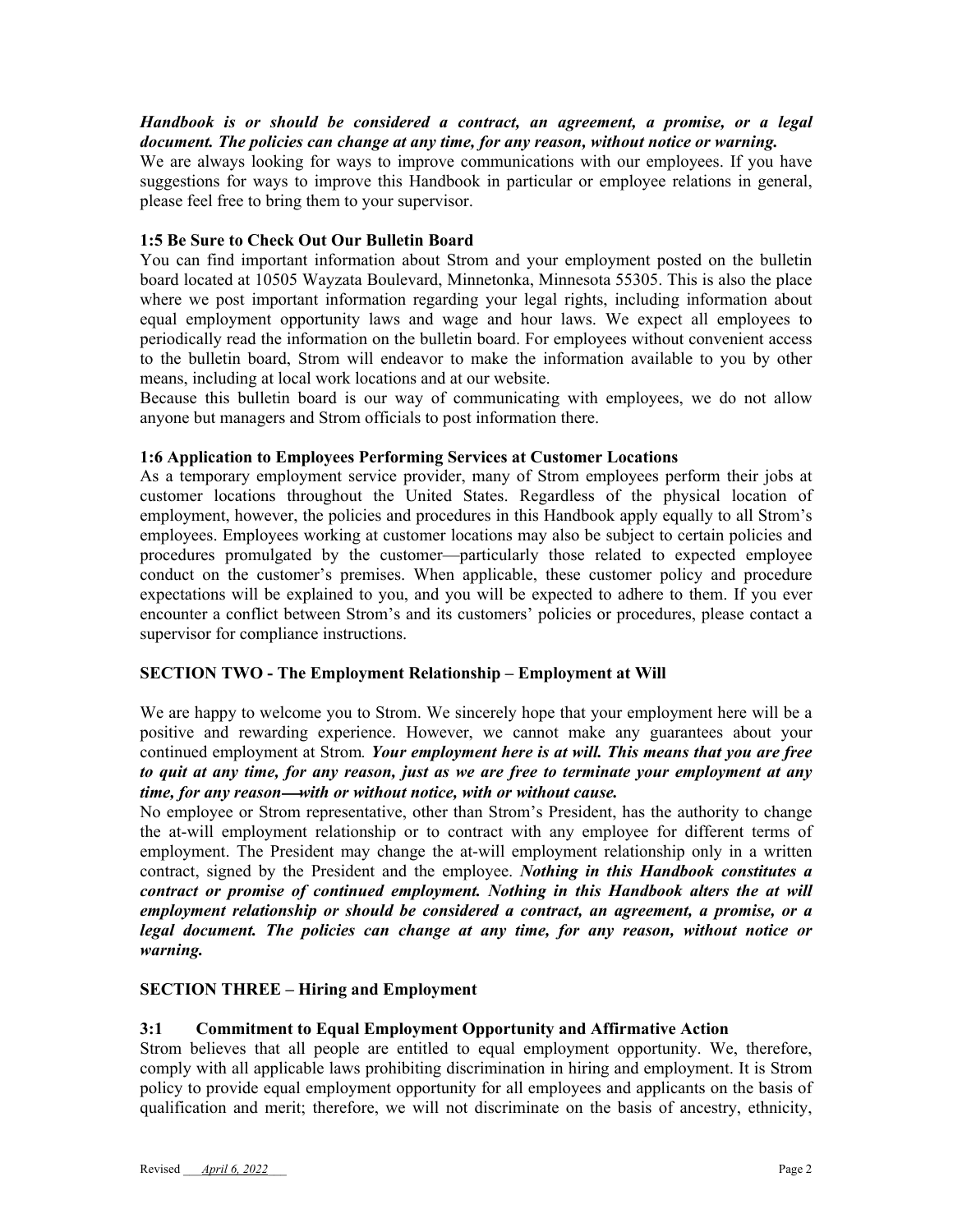race, color, creed, religion, national origin, age, disability, genetic information, gender, gender identity, gender expression, gender orientation, familial status, marital status, military status, veteran status, public assistance status, domestic violence victim status, union membership or activity, political affiliation, membership or activity in a local commission, or any other legally protected status in accordance with applicable local, state, and federal laws.

Strom will undertake a program of affirmative action to ensure that minority group members and women are afforded equal employment opportunities without discrimination.

To the extent reasonably practical, we will accommodate individuals who are pregnant, have a disability, or have other legitimate needs (including religious) for such remedial intervention, in the application, hiring, and employment process. Reasonable accommodation is available to all employees and applicants, except when the pregnancy, disability or other legitimate need is a bona fide occupational disqualification or when the accommodation would create an undue hardship for Strom or its customer. This means you can ask for reasonable changes to your job if needed because you are pregnant, disabled, or have other legitimate need for remedial intervention.

#### **3:2 Recruitment**

We know that we are only as good as our employees, so we search as thoroughly as possible for talented and motivated individuals to fill vacant positions. Our recruitment methods include advertising, resume banks, referrals and various other methods. Regardless of method used, recruiting activities are conducted in a fair and nondiscriminatory manner.

Although these methods have served us well in the past, we know that the marketplace is ever changing and that recruiting highly quality people is an evolving process. We encourage our employees to share with us their ideas as to what more we can do to find and recruit talented and motivated individuals.

We also encourage employees to recruit and refer external applicants for open positions.

#### **3:3 Employment of Individuals with Personal Relationship with Strom Employees**

Generally, Strom will not refuse to hire someone simply because he or she is related to or is otherwise involved in a personal relationship with one of our current employees (collectively referred to as "Associates"). If you have an Associate whom you think would be perfect to fill an open position at Strom, please don't hesitate to refer that person to us.

There are times, however, when employing Associates is inappropriate and has the potential to affect the morale of other employees and to create conflicts of interest for the Associates involved. For more on this topic, see Section 13 – Personal Relationships.

Therefore, we may decline to hire Associates of current employees where one Associate would have to supervise the other. We may also determine other situations in which Associates should not be co-workers.

If two employees become Associates while working for Strom, we may decide to transfer one of the employees to another position or ask one of the employees to leave Strom. The decision will be based upon what we determine to be in the best interest of Strom.

The term "Associates" encompasses such relationship as spouses, live-in partners, parents, children, siblings, in-laws, cousins, aunts and uncles, grandparents and grandchildren. This policy covers biological relationships, marriage relationships, step relationships, sexual or intimate relationships and any other relationship that we determine could pose a conflict in the workplace.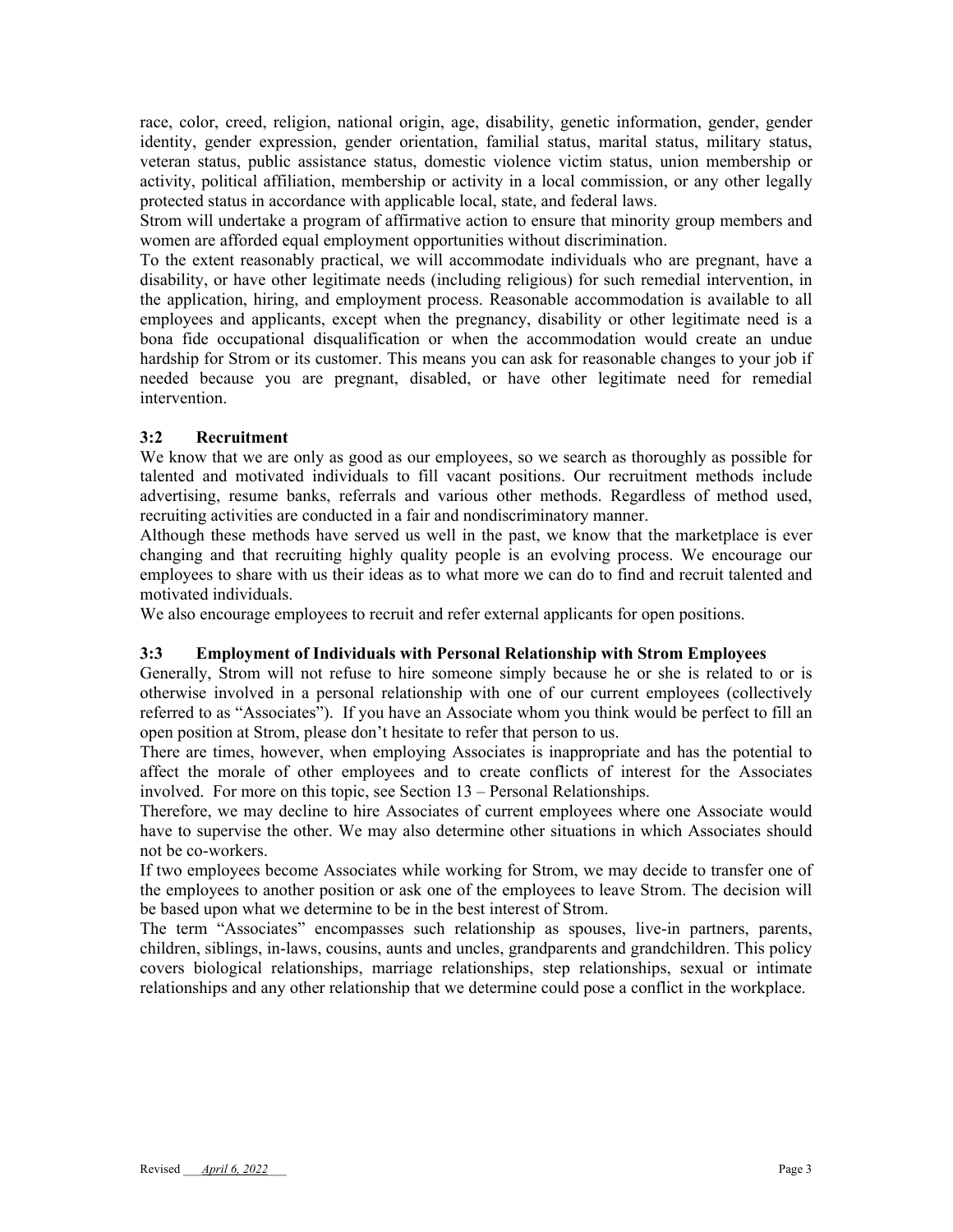## **SECTION FOUR - New Employee Information**

## **4:1 New Employee Orientation**

Within several days of starting work, you should be scheduled for a new employee orientation meeting. Strom will determine the form, content and duration of the meeting. During this meeting, you should receive important information about our policies and procedures. You will also be asked to complete paperwork and forms relating to your employment, such as state and/or federal income tax withholding forms, emergency contact forms and project assignment paperwork. Each employee will also be asked to provide any pertinent information regarding outstanding court-ordered support payments.

Please feel free to ask any questions you might have about Strom during the orientation meeting. It is extremely important that all employees are familiar with the policies and procedures of Strom. If additional questions come up after the meeting, you can ask your supervisor.

## **4:2 Proof of Work Eligibility**

Within three business days of your first day of work, you must complete federal Form I-9 and show us documentation proving your identity and your eligibility to work in the United States. This is a requirement of the federal government.

Your supervisor or other representative will give you an I-9 Form and let you know what document(s) you're allowed to use. A complete list of acceptable document may be found at https://www.uscis.gov/i-9-central/acceptable-documents

If you do not receive Form I-9, contact your supervisor immediately.

## **4:3 Child Support Reporting Requirements**

Federal and state laws require us to report basic information about new employees, including your name, address and Social Security number, to a state agency called the State Directory of New Hires. The state collects this information to enforce child support orders. If the state determines that you owe child support, it will send us an order requiring us to withhold money from your paycheck to pay your child support obligations.

#### **SECTION FIVE - Employee Classifications**

#### **5:1 Temporary, Variable Hour Employees**

Due to the nature of our business, we hire most of our employees to perform a job or to work on assignments of limited duration which are performed under our customers' supervision or direction (hereinafter called "Temporary Employees"). The length of the job or project, though limited, can occasionally entail an extended commitment—possibly extending over several years. The projected length of the job or project does not, however, necessarily correspond to the employee's length of employment. The "at-will" relationship described in Section 2:1 is always in effect so your employment may end prior to the project's termination. Individuals whom we hire for such work are Temporary Employees. **TEMPORARY EMPLOYEES WORK AT THE DISCRETION OF OUR CUSTOMERS. A CUSTOMER CAN END YOUR ASSIGNMENT AT ANY TIME FOR ANY LEGAL REASON.**

## **UNLESS OTHERWISE AGREED TO SEPARATELY IN WRITING OR REQUIRED BY STATUTE, TEMPORARY EMPLOYEES ARE NOT ELIGILBE TO PARTICIPATE IN ANY OF STROM'S BENEFIT PROGRAMS NOR CAN THEY EARN OR ACCRUE ANY PAID LEAVE, SUCH AS VACATION OR HOLIDAY PAY**.

Of course, we will provide to Temporary Employees any and all benefits mandated by law.

Temporary Employees cannot change from temporary status to any other employment status by such informal means as remaining in our employ for a long period of time or through oral promises made to them by coworkers, members of management or supervisors. The only way a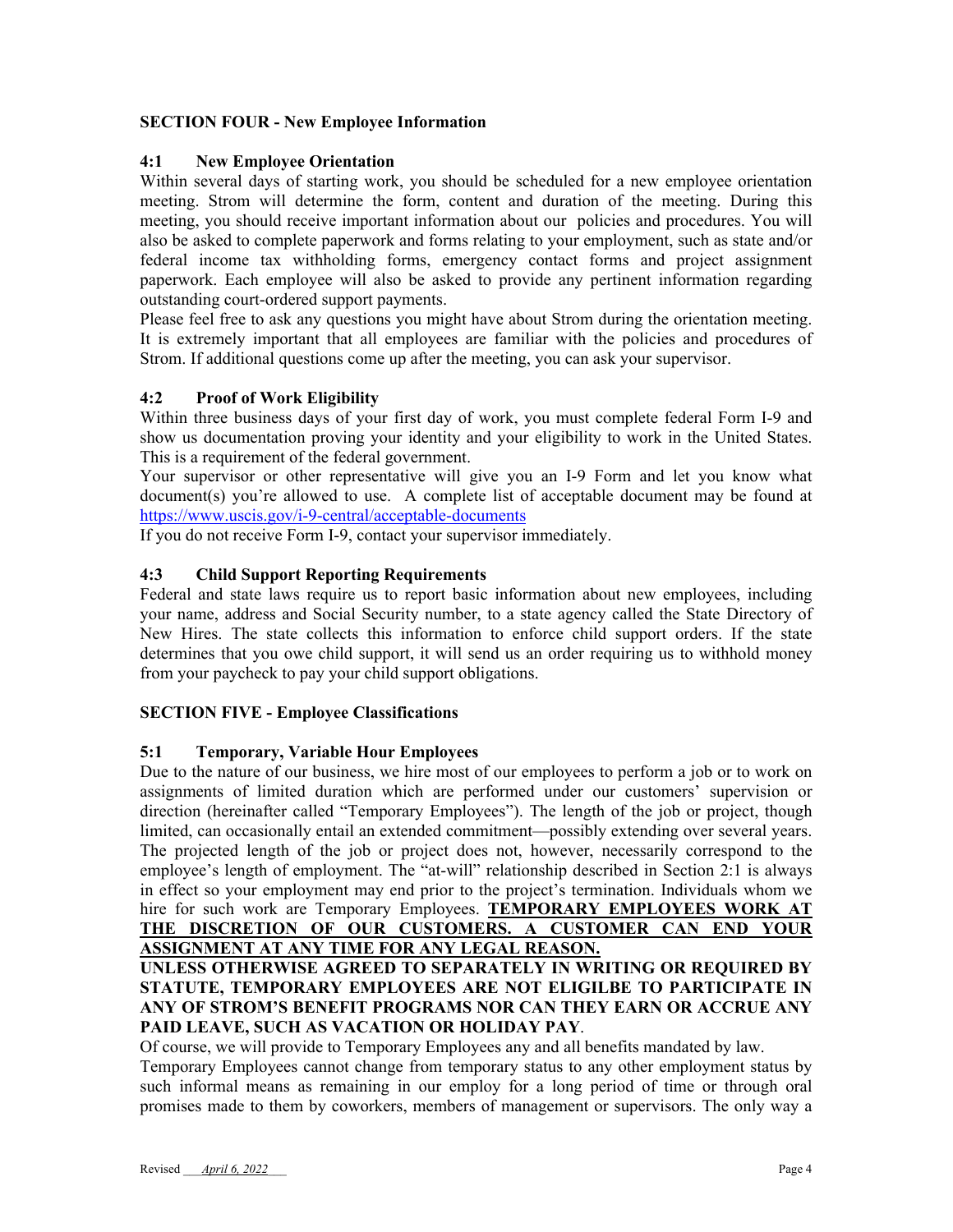Temporary Employee's status can change is through a written notification signed by Strom's President.

Like all employees who work for Strom, Temporary Employees work on an at-will basis. This means that both they and Strom are free to terminate their employment at any time for any reason that is not illegal—even if they have not completed the temporary project for which they have been hired.

## **5:2 Part-Time and Full-Time Employees**

Any employee not hired to work temporary assignments with one of our customers is a Part-Time or Full-Time Employee, sometimes collectively referred to as an "in-house employee". The determination as to whether you are a Part-Time or a Full-Time Employee depends on the number of hours per week you are regularly scheduled to work. It is necessary that you understand which of these classifications you fit into, because it will be important in determining whether you are entitled to benefits and leave. (See Section 8 of this Handbook for information about who is entitled to benefits and leave.)

Part-Time Employees: In-house employees who are regularly scheduled to work fewer than 40 hours per week are Part-Time Employees.

Full-Time Employees: In-house employees who are regularly scheduled to work at least 40 hours per week are Full-Time Employees.

#### **5:3 Exempt and Non-Exempt Employees**

All employees (Temporary, Part-Time, and Full-Time) will be classified as either exempt or nonexempt. Your entitlement to earn overtime pay depends on whether you are classified as an exempt or a non-exempt employee.

Exempt employees are those who do not earn overtime because they are exempt from the overtime provisions of the federal Fair Labor Standards Act and applicable state laws.

Non-exempt employees are those who meet the criteria for being covered by the overtime provisions of the federal Fair Labor Standards Act and applicable state laws.

If you are uncertain about which category you fall into, speak to our Payroll Supervisor.

#### **SECTION SIX - Hours**

#### **6:1 Hours of Work**

Our standard work day is from 8:00 a.m. to 5:00 p.m., but each employee's hours may vary. Your supervisor will let you know your work schedule, including the time when you will be expected to start and finish work each day, these hours can change abruptly from day-to-day.

If you wish to change your regularly scheduled shift, talk to your supervisor. Although we will consider all requests for shift changes, we cannot guarantee that any particular request will be granted. Any such decisions will be made solely at Strom's discretion.

You may exchange shifts with another employee (that is, switch shifts on a one-time basis) only with the prior approval of your supervisor.

#### **6:2 Flexible Scheduling**

We understand that many employees have to balance the demands of their job with the needs of their families and other outside commitments. Therefore, if an employee's particular situation allows, we may offer an employee the opportunity to work a flexible schedule.

If you would like to change your work schedule—for example, to come in and leave a couple of hours earlier or to work more hours on some days and fewer on others—please talk to your supervisor. We will try to accommodate your request to the extent practical. The schedules of Temporary Employees will need to be accommodated by the customer for whom they work.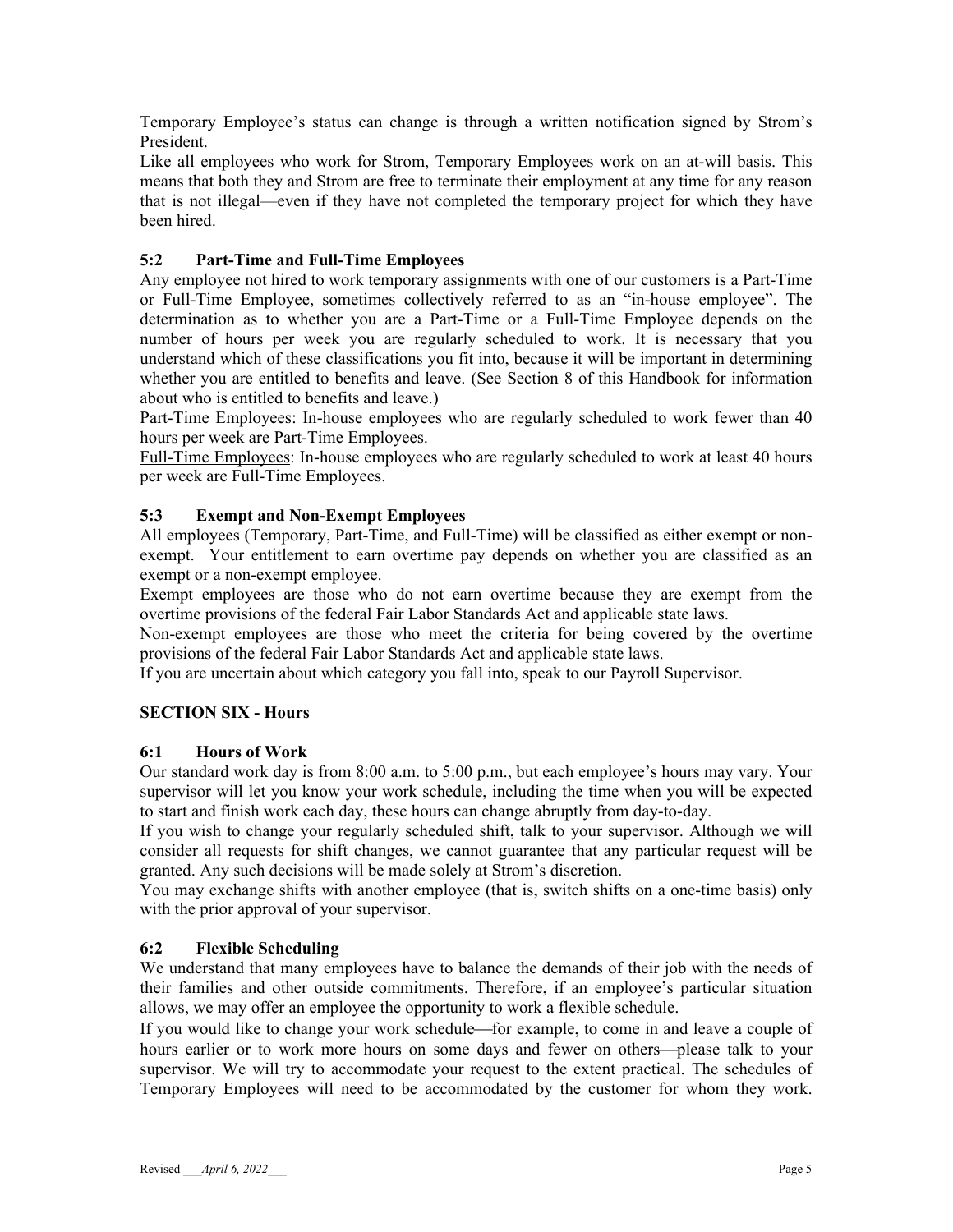Because not all jobs are suitable to flexible scheduling, and because we and our customers must ensure that our staffing needs are met, requests for flexible schedules cannot be guarantee. Regardless of your circumstances, the final decision regarding flexible scheduling shall be solely at the discretion of Strom.

## **6:3 Meal and Rest Breaks**

The timing, number, and length of meal and rest breaks depend on the job assignment of each employee. Your supervisor will inform you of your assigned breaks. These breaks are generally unpaid. However, employees who are required to work or remain at their stations during the meal break may be paid for that time.

## **6:4 Overtime**

We expect employees to work the amount of overtime required by their job assignment—this is a job requirement. Working overtime hours requires prior authorization from your supervisor.

We will try to give employees advance notice when overtime work is necessary; however, it will not always be possible to notify workers in advance.

Exempt employees will not be paid for working beyond their regular scheduled hours. Nonexempt employees are entitled to payment for overtime, according to the rules set forth below: [For information on which employees are exempt and which are non-exempt, see Section 5:3 of this Handbook.]

- Working overtime without preauthorization from a supervisor violates Strom policy and may result in disciplinary action.
- Employees are required to report all hours worked, including overtime that was not approved in advance as required by this policy. Underreporting hours and working offthe-clock are violations of Strom policy that may lead to disciplinary action.
- No manager or supervisor has the authority to require, encourage, suggest, or permit an employee to work off-the-clock or underreport their hours worked. Any employee experiencing such a situation should immediately report them to our Payroll Supervisor.
- For purposes of calculating how many hours an employee has worked in a day or week, our workday begins at 12:01 a.m. and ends at midnight, and our workweek begins at 12:01 a.m. on Monday and ends at midnight on the following Sunday.
- Only time actually spent working counts as hours worked. Vacation days, sick days, holidays or any other paid time during which an employee did not actually work will not count as hours worked when determining overtime.
- Non-exempt employees will be paid  $1\frac{1}{2}$  times their regular hourly rate of pay for every overtime hour worked. If a non-exempt employee works in a state that provides payment of doubletime (2 times the regular hourly rate), the employee will receive that rate for qualifying hours.

We generally do not pay employees a premium for working on holidays. Employees will only be paid a holiday premium if specifically informed in writing signed by Strom's President.

#### **SECTION SEVEN - Pay Policies**

#### **7:1 Payday**

Employees are paid on Fridays. If payday falls on a holiday, you will generally receive your paycheck on the last workday immediately before payday.

Employees must sign and/or submit their time cards or time sheets to the designated individual at least four days before payday.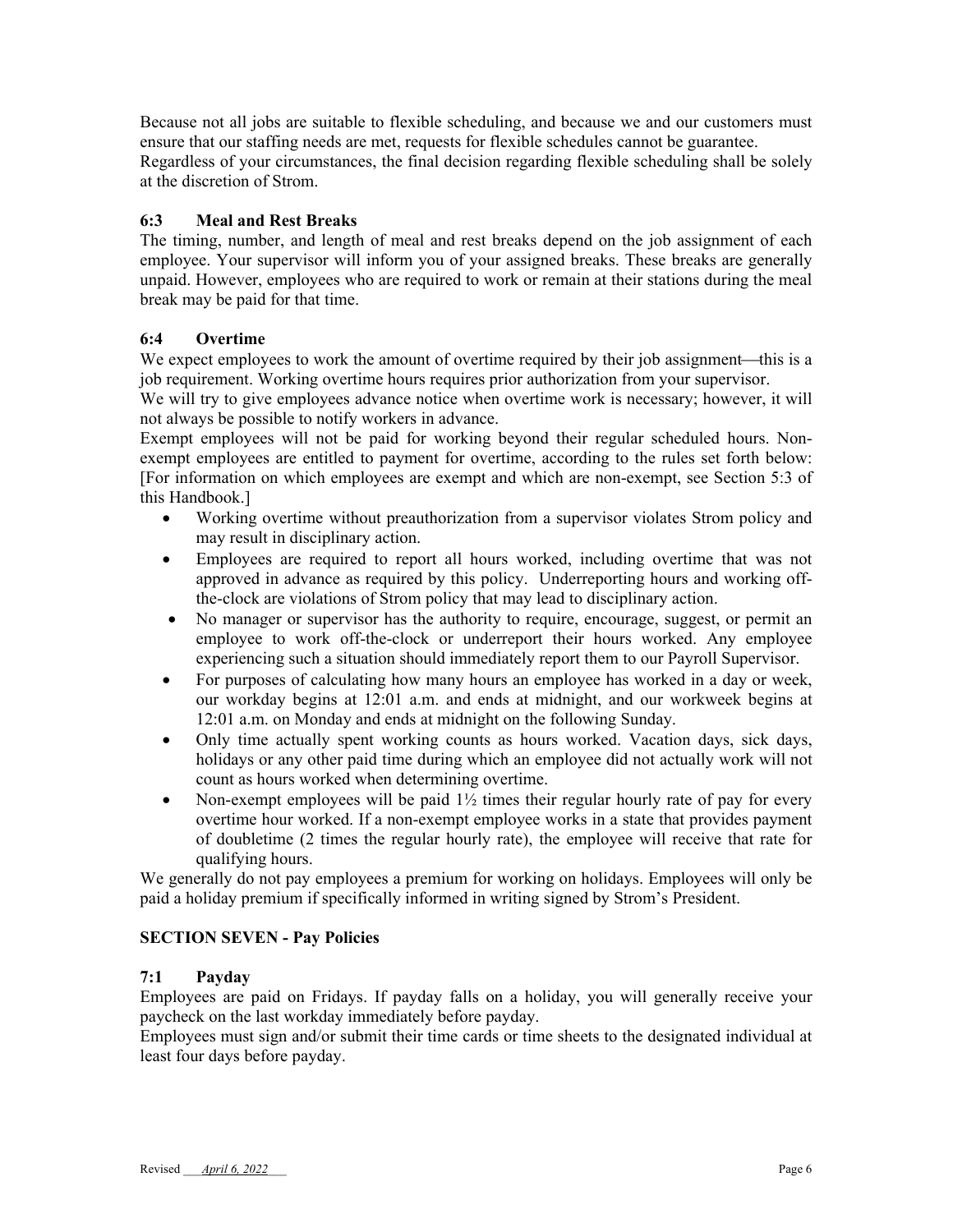Employees should carefully review their records of time worked, earnings statements, pay stubs, direct deposit statements, and paychecks to ensure that they are accurate and correct and immediately report any discrepancies to our Payroll Supervisor.

## **7:2 Advance Policy**

We may grant advance pay under certain circumstances. The decision to grant advances remains at the sole discretion of Strom.

Advances will generally be paid back, through payroll deductions, from subsequent paycheck(s). An employee who will be on vacation or other paid leave on a payday may request an early paycheck. Please submit these requests to our Payroll Supervisor. Although we cannot guarantee that every request will be granted, we will do our best to accommodate your request.

## **7:3 Payroll Deductions**

Your paycheck reflects your total earnings for the pay period, as well as any mandatory or voluntary deductions from your paycheck. Mandatory deductions are deductions that we are legally required to take. Such deductions include federal income tax, Social Security/Medicare tax (FICA), levies and garnishments (see Section 7:4), and any applicable state and/or local taxes. Voluntary deductions are non-mandatory deductions that you have authorized.

If you have any questions about your deductions, or wish to change your federal withholding form (Form W-4), contact your supervisor or our Payroll Supervisor.

## **7:4 Wage Levies and Garnishments**

A wage levy or garnishment is an order from a court or a government agency directing us to withhold a certain amount of money from an employee's paycheck and send it to a person or agency. Wages can be levied or garnished to pay such things as child support, spousal maintenance or alimony, tax debts, outstanding student loans or money owed as a result of a judgment in a civil lawsuit.

If we are instructed by a court or government agency to levy or garnish an employee's wages, the employee will be notified. Please note that we are legally required to comply with these orders. If you dispute or have concerns about the amount of a levy or garnishment, you must contact the court or agency that issued the order.

#### **7:5 Expense Reimbursement**

#### *[The reimbursement provisions of this section do not apply to Temporary Employees who will be reimbursed for expenses in accordance with their Project Assignment Agreement.]*

From time to time, employees may incur expenses on behalf of Strom. We will reimburse you for the actual work-related expenses you incur, as long as those expenses are reasonable and authorized prior to incurrence. You must follow these procedures to get reimbursed:

- Get permission from your supervisor before incurring an expense.
- Spend Strom's money wisely—make an effort to save money and use approved vendors if possible.
- Keep a receipt or some other proof of payment for every expense.
- Submit your receipts, along with an expense report, to your supervisor for approval within 14 days of incurring an expense. We may elect to not reimburse any expense not reported within 14 days after the expense is incurred.

Your supervisor is responsible for submitting your expense report to the accounts payable department. Remember that you are spending Strom's money when you pay for business-related expenses. We expect you to save money wherever possible. Your supervisor can assist you in deciding whether an expense is appropriate.

Procedures for Travel Expenses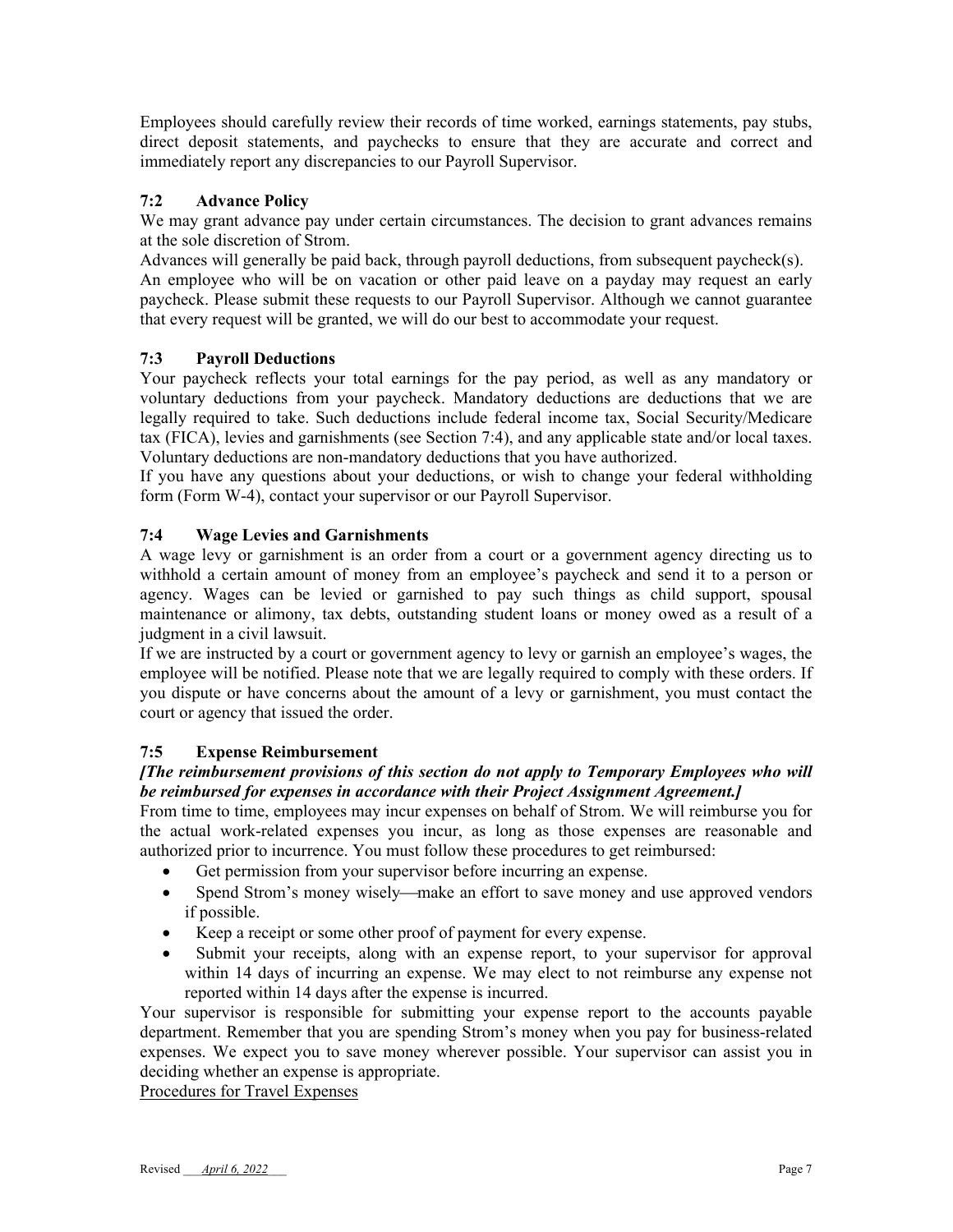If employees are required to travel for work, we will reimburse you for your travel expenses if you comply with Strom Travel Policy, including:

 The cost of travel to and from the airport or train station, including parking expenses and tolls

- $\bullet$  The cost of airline or train tickets—such tickets must be economy/coach class if possible
- The cost of an economy class rental car, if necessary
- A mileage reimbursement, for those employees who prefer to use their own cars for company travel
- The cost of lodging -- employees should select moderately priced lodging if possible, and
- The cost of meals and other incidental expenses. Because Strom does not reimburse employees for the cost of alcoholic beverages (in fact, consumption of alcohol on Strom business is forbidden under Section 17:1), receipts for all meals must include an itemized description of the food and drink contained therein.

You must request advance approval of all travel expenses from your supervisor and follow the procedures above and in Strom Travel Policy to have your expenses reimbursed.

Alternatively, Strom may elect to provide its traveling personnel with a per diem payment to cover the cost of lodging, meals and incidentals. If this situation applies to you, you will not be required to turn in receipts for your travel expenses, but your reimbursement will be limited to the amount of your daily allowance.

#### Leased and Rental Vehicle

Leased and rental vehicles shall be considered "Strom vehicles" for the purposes of this Handbook. All such use must comply with Strom Travel Policy.

If it becomes necessary for an employee to operate a leased or rental vehicle, we expect the employee keep the vehicle in the best condition possible. Please keep it clean, and please remove any trash or personal items when you are finished using the vehicles. Immediately report any accidents, mechanical problems or other problems to your supervisor and the rental/leasing company.

Only authorized employees may rent and/or operate vehicles for Strom business. Any employee operating a vehicle on Strom business must be willing to undergo and pass a motor vehicle background check. If you are unwilling to allow such an inquiry, please inform your supervisor prior to operating the vehicle.

If you lease or rent a vehicle and expect Strom reimbursement or if you are operating a vehicle rented by Strom, that vehicle may only be used to provide transportation to Strom employees conducting Strom business.

You may not use Strom vehicles while under the influence of drugs or alcohol or while otherwise impaired, and you must comply with all other laws related to the operations of a motor vehicle.

You must have a valid driver's license to use Strom vehicles, and we expect that you will drive in a safe and courteous manner. If you receive any tickets for parking violations or moving violations, you are responsible for taking care of them.

Violating this policy in any way may result in disciplinary action, up to and including termination.

#### Mileage Reimbursement

Employees who use their own vehicle for Strom business will be reimbursed at the prevailing standard mileage rate as announced by the IRS. Employees are not entitled to separate reimbursement for gas, maintenance, insurance or other vehicle-related expenses—the reimbursement rate, above, is intended to encompass all of these expenses.

Before using a personal vehicle for work-related purposes, employees must demonstrate that they have a valid driver's license and adequate insurance coverage.

Strom does not reimburse employees for their commute to and from the workplace.

To claim mileage reimbursement, you must follow these procedures: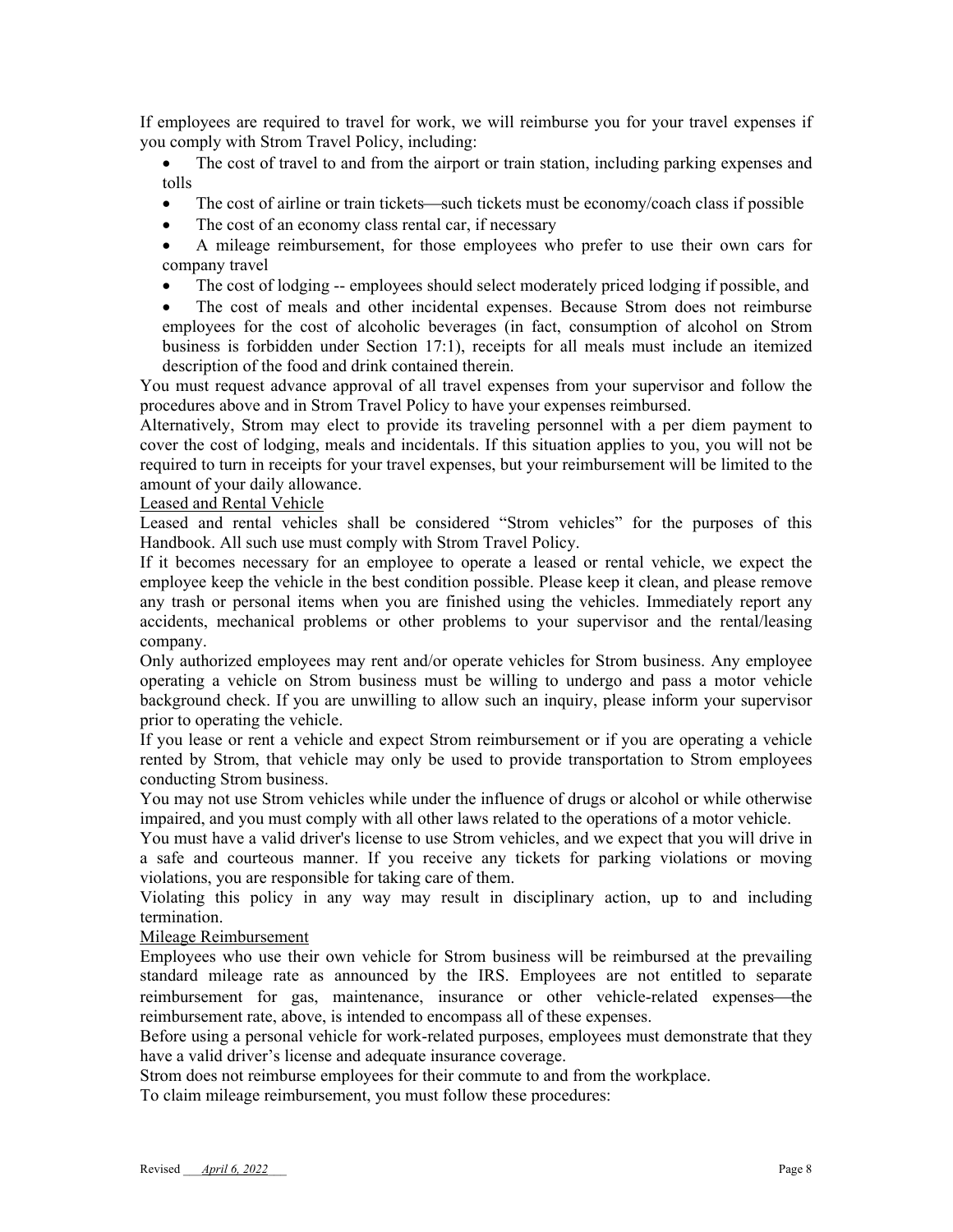Keep a written record of your business-related travel, including the total mileage of each business trip, the date of travel, the location to which you traveled and the purpose of your trip.

 If you anticipate having to travel an unusually long distance, get your supervisor's approval before making the trip.

 Submit your record to your supervisor for approval within 14 days after the expense was incurred.

 Your supervisor is responsible for submitting your record to the accounts payable department. If your record is approved, you will receive your reimbursement payment after the next accounts payable check run.

#### **SECTION EIGHT - Employee Benefits**

#### **8:1 Employee Benefit Plans**

As part of our commitment to our employees and their well-being, Strom may elect to provide qualified employees with a variety of benefit plans.

Although we introduce you to those plans that are currently offered in this section, we cannot provide the details of each plan here. If you qualify, you should receive official plan documents for each of the benefit plans that we offer. Those documents (along with any updates that we give to you) should be your primary resource for information about your benefit plans. If there is any conflict between those documents and the information in this Handbook, the official plan documents control.

The benefits we provide are meant to help employees maintain a high quality of life—both professionally and personally. We sincerely hope that our employees will take full advantage of the benefits available to them. If you don't understand information in the plan documents or if you have any questions about the benefits we offer, please talk to your supervisor or our Human Resources Coordinator.

#### **8:2 Workers' Compensation Insurance**

If you suffer from an illness or injury that is related to your work, you may be eligible for workers' compensation benefits. Workers' compensation may pay for medical care and lost wages resulting from qualifying, job-related illnesses or injuries.

If you are injured or become ill through work, please inform your supervisor immediately regardless of how minor the injury or illness might be.

To find out more about workers' compensation coverage, contact our Workers' Compensation Coordinator.

#### **8:3 Unemployment Insurance**

If your employment with Strom ends, you may be eligible for unemployment benefits. These benefits provide you with a percentage of your wages while you are unemployed and looking for work. **Be advised:** If your assignment with one of our customers comes to an end, you must notify us within five (5) business days of your desire and availability for consideration for another assignment. If you do not so notify us, we will assume you are no longer seeking assignment and will inform the appropriate state unemployment agency that you have voluntarily ceased employment with us. This may affect your eligibility for unemployment insurance.

#### **8:4 Paid Time-Off (Vacation, Holiday, etc.)**

Strom also provides paid time-off in the form of vacation, holiday, and sick pay to qualified employees. For more information about these benefits, consult Section 10 of this Handbook.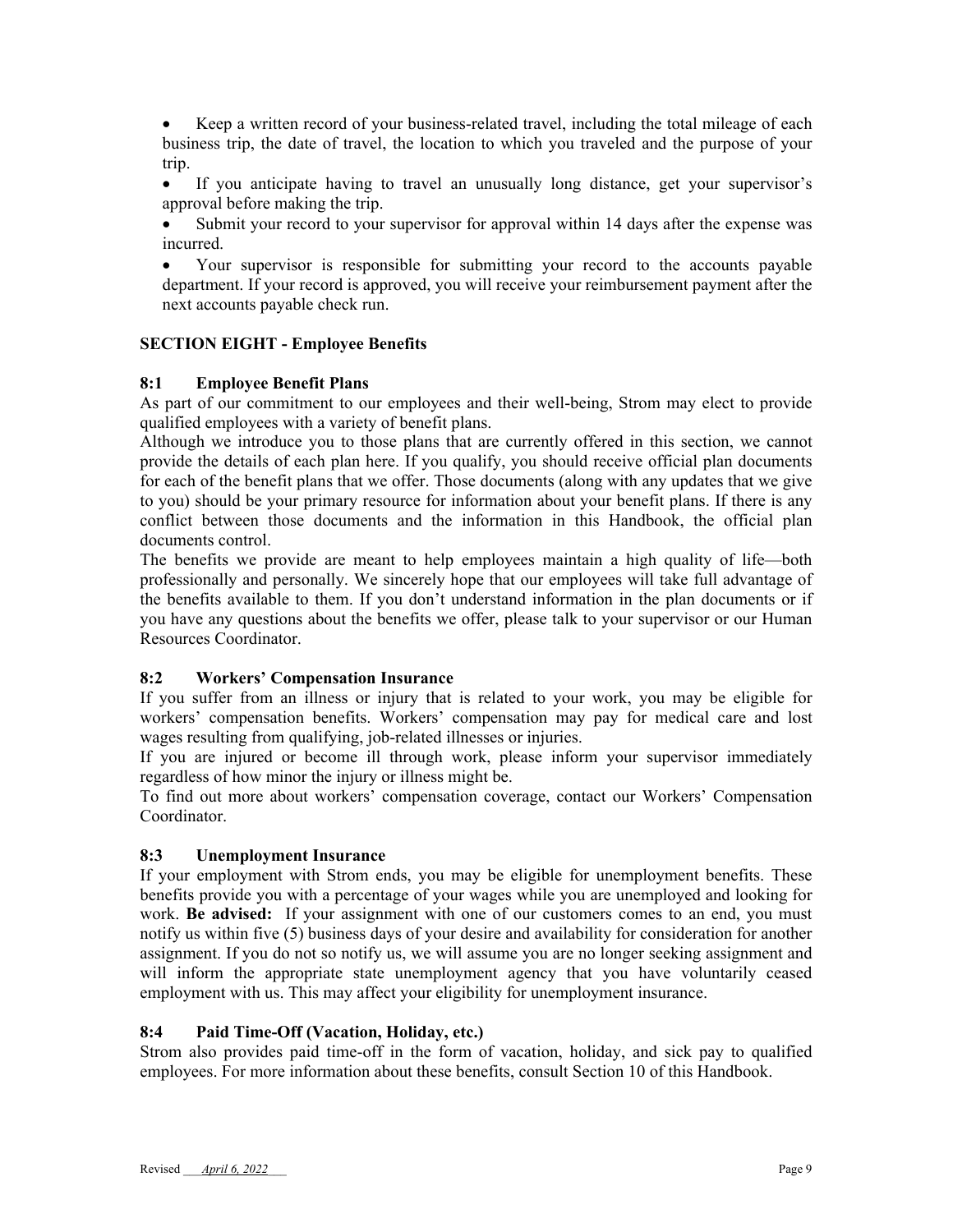#### **SECTION NINE - Use of Strom Property**

#### **9:1 Strom Property**

We have invested a great deal of money in the property and equipment that you use to perform your job. It is a senseless and avoidable drain on Strom's bottom line when people abuse Strom property, misuse it or wear it out prematurely by using it for personal business.

We ask all employees to take care of Strom property and to report any problems to their supervisor. If a piece of equipment or property is unsafe for use, please report it immediately. Please use property only in the manner intended and as instructed.

We do not allow personal use of Strom property unless specifically authorized in this Handbook. Failure to use Strom property appropriately, and failure to report problems or unsafe conditions, may result in disciplinary action, up to and including termination.

#### **9:2 Strom Vehicles**

If you have been assigned a Strom vehicle ("Strom vehicle" shall include both Strom-owned and Strom-leased/rented vehicles), it is your responsibility to keep the vehicle in good condition and repair. At a minimum, this means keeping the vehicle clean, and, if applicable, bringing it in for scheduled maintenance and checking and changing the oil on schedule. Periodically, we may inform you of other ways in which you must care for the vehicle. We will, of course, reimburse you for any ordinary expenses associated with maintaining the vehicle.

You may not use Strom vehicles while under the influence of drugs or alcohol or while otherwise impaired, and you must comply with all other relevant laws related to motor vehicle operation.

You must have a valid driver's license to drive a Strom vehicle, and we expect that you will drive in a safe and courteous manner. **Immediately report any damage to a Strom vehicle (by accident or otherwise), any accident involving another vehicle (even if there's no damage to the vehicles), or any vehicle-related bodily injury to your supervisor and to Strom's General Counsel**. Any employee who operates any type of vehicle for Strom business shall be subject to a background check of driving record and other pertinent information.

The vehicle is assigned for the use of the employee only. Please do not allow unauthorized persons to operate or ride in the vehicle.

If you receive any tickets for parking violations or moving violations, you are responsible for taking care of them.

#### **9:3 Telephone System and Mobile Phones and Equipment**

Strom's telephone system and mobile phones and equipment are for business use only. Employees are expected to keep personal use to a minimum. If you must make or receive a personal call, please keep your conversation brief. Extensive personal use of Strom phones is grounds for discipline.

In an attempt to avert the risk of distraction-related accidents, Strom prohibits (except in emergency situations) the use of mobile phones and other wireless communication devices, including all voice and data transmissions (such as *text messaging* and *e-mail*), while the employee is operating a Strom vehicle or conducting Strom business in a personal vehicle. With the exception of emergency situations, the employee should find a safe location to stop the vehicle before using such equipment. All employees should be aware that in some locations, such as New York State, it is illegal to use a mobile phone while driving. Failure to comply with these restrictions may result in disciplinary actions, up to and including termination, and any liability resulting from the assumption of such risk shall belong to the employee.

Strom will not reimburse business calls made on mobile phones covered by an employee's personal mobile phone plan unless specifically authorized in writing. If you are required to make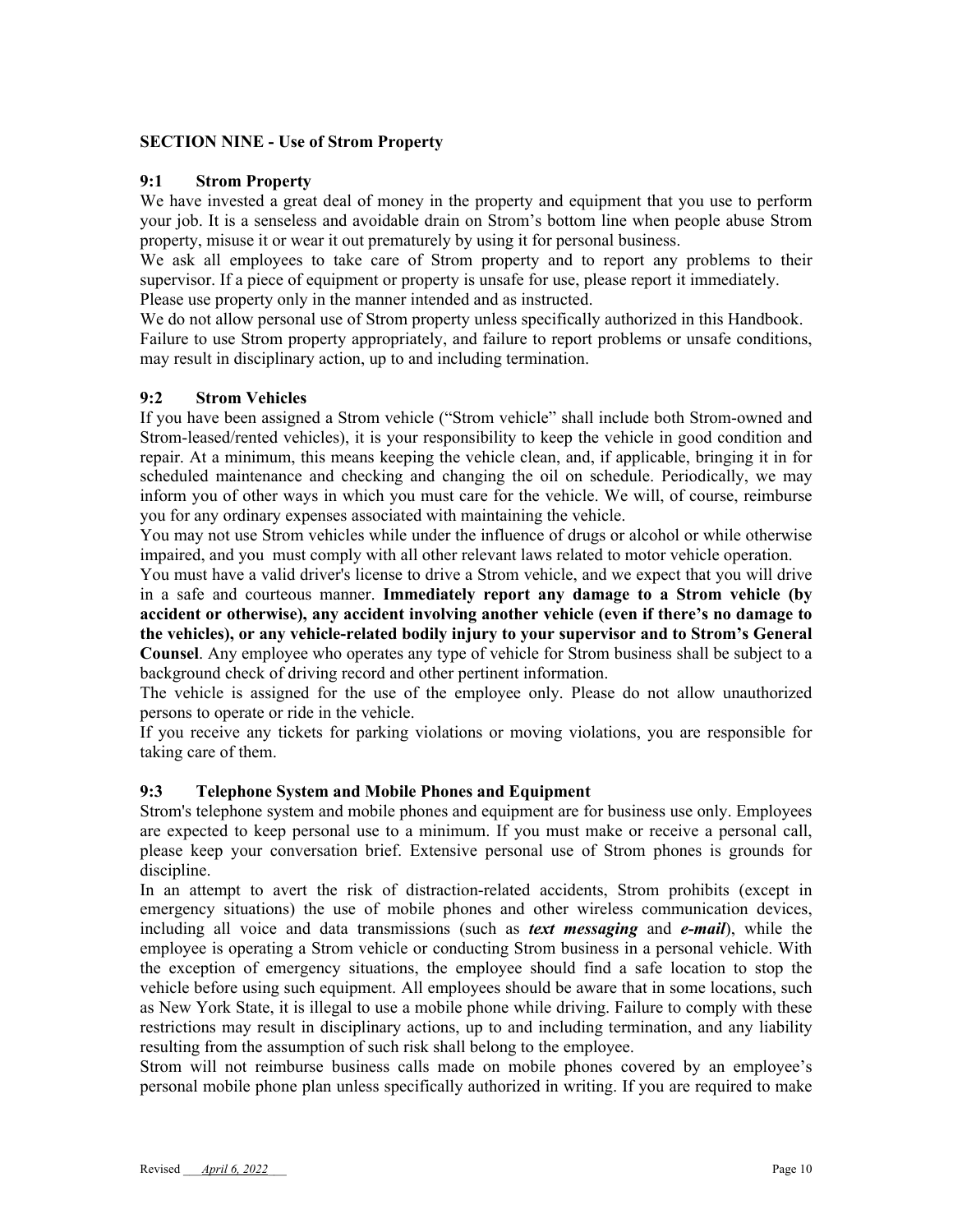mobile phone calls for Strom business and have not been assigned a mobile phone covered by Strom's mobile phone plan, please contact your supervisor.

See Section 14.2 – Telephone Monitoring Policy of this Handbook for information on privacy and telephones.

#### **9:4 Return of Strom Property**

When your employment with Strom ends, we expect you to return Strom property—and to return it clean and in good repair. This includes, but is not limited to, this Employee Handbook, all manuals and guides, documents, phones, computers, equipment, keys and tools.

In some circumstances, you may have been asked to complete an Asset Assignment Form to verify that a specific asset had been release to your custody and to verify the condition of the asset at the time of release. If you have signed an Asset Assignment Form, your transfer of responsibility for the asset back to Strom will not be complete until the Asset Assignment Form is countersigned by an authorized Strom representative.

If you do not return a piece of property, we may withhold from your final paycheck the cost of replacing that piece of property. If you return a piece of property in disrepair, we may withhold from your final paycheck the cost of repair or replacement, whichever is less. We also reserve the right to take any other lawful action necessary to recover or protect our property.

## **SECTION TEN - Leave and Time Off**

For purposes of Section 10, an "employment year" equals two thousand straight-time hours.

#### **10:1 Vacation Pay**

Unless otherwise decided at Strom's sole discretion, only Full-Time Employees (as defined in Section 5:2) will be eligible to receive vacation pay.

Eligible employees shall accrue vacation time according to the following schedule:

- Forty hours per year after completion of the first employment year,
- Eighty hours per year after completion of the second employment year,
- One hundred twenty hours per year after completion of the fifth employment year

No vacation pay shall accrue or be payable if your employment terminates for whatever reason prior to completion of your first employment year.

Strom recognizes the importance of time-off for employees. The following restrictions are meant to encourage employees to take time-off: (1) Employees may not carryover accrue vacation time for more than two years after it is earned. All vacation hours earned prior to this cut-off point will be forfeited; (2) Except as noted below, vacation hours will only be paid for vacation time actually taken.

Upon termination of employment, Strom will pay the terminated employee for any accrued, unused and unforfeited vacation hours only if employment is terminated by employee with two (2) weeks' notice to Strom or employment is terminated by Strom other than for misconduct.

Employees must schedule their vacations in advance with their supervisor. We will try to grant all employees' vacation requests for the days off of their choice. However, we must have enough workers to meet our need—which means we might not be able to grant every vacation request, especially during holiday periods.

#### **10:2 Holiday Pay**

Full-Time Employees (as defined in Section 5:2) are eligible for holiday pay when they have been employed with Strom for at least sixty days. Although Part-Time and Temporary Employees are not eligible for holiday pay, Strom may elect, at its sole discretion, to provide these employees with holiday pay. Strom's election to provide holiday pay to otherwise ineligible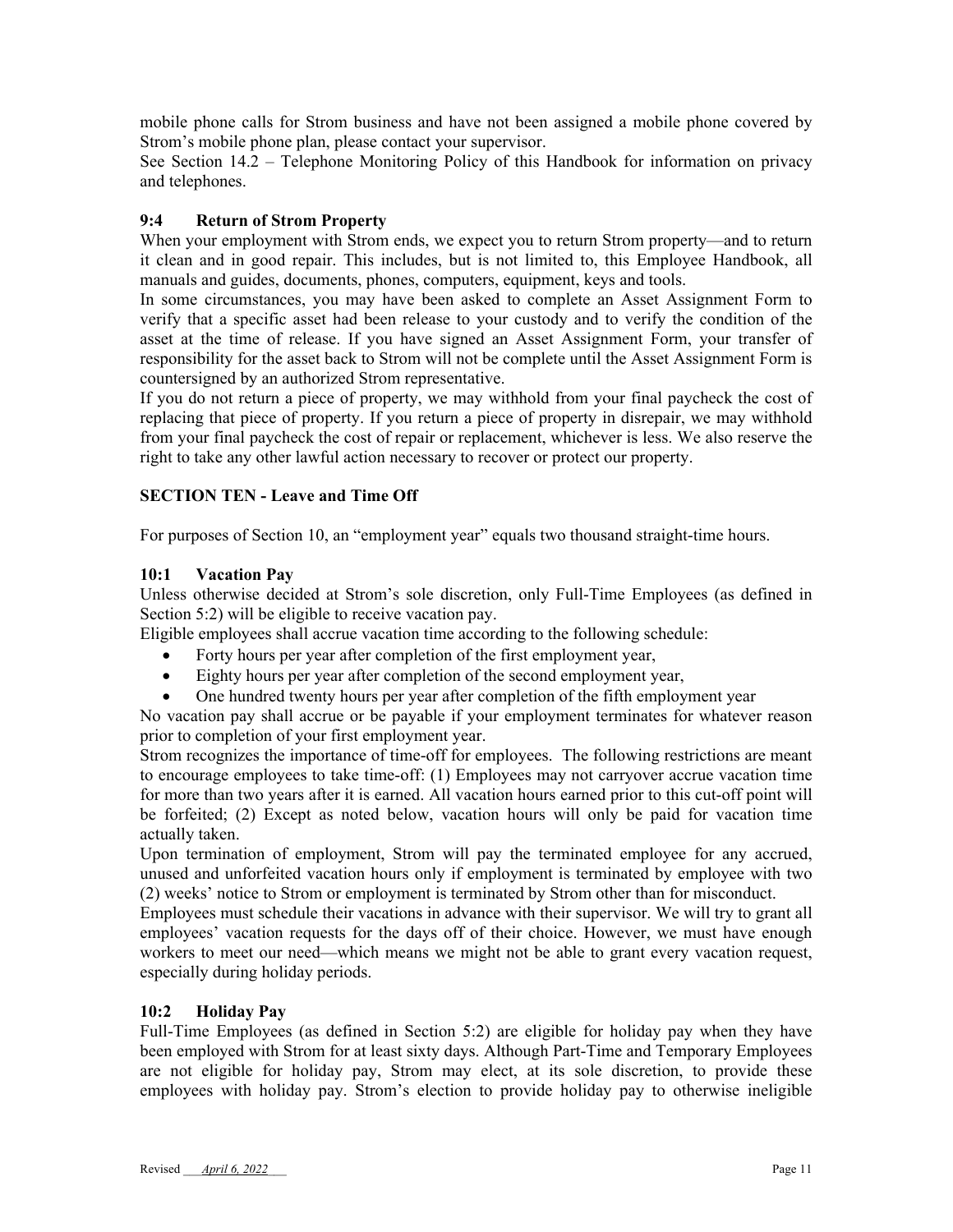employees, regardless of historical precedent, will not establish a right to holiday pay for Part-Time or Temporary Employees.

#### Holidays

Strom observes the following U.S. holidays each year: New Year's Day, Memorial Day, Independence Day, Labor Day, Thanksgiving, and Christmas. Eligible non-exempt employees will be paid eight straight-time hours of each holiday. Unless notified to the contrary, employees must work their scheduled workday immediately preceding and immediately following a holiday in order to qualify for holiday pay.

If a holiday falls on a weekend, Strom will inform you when the holiday will be observed. Ordinarily, holidays falling on a Saturday will be observed the preceding Friday; holidays falling on a Sunday will be observed the succeeding Monday.

#### Floating Holidays

Eligible non-exempt employees are also entitled to take two four-hour floating holidays each employment year. Floating holidays may be used to observe a religious holiday, to celebrate your birthday or simply to take a day off for personal reasons. You must schedule your floating holidays with your supervisor in advance. You must use your floating holidays during the year, you may not carry them over to the next year.

#### **10:3 State or City-Mandated Sick, Safe, Family, etc. Paid Leave**

Strom will provide paid time-off in accordance with state and local requirements. If you work in a locale where accrual of such paid time-off is required, you will receive a supplement to this Handbook explaining the details of such leave.

#### **10:4 Family and Medical Leave (FMLA)**

#### Basic Leave Entitlement

Strom provides up to 12 weeks of unpaid, job-protected leave to eligible employees for the following reasons:

- for incapacity due to pregnancy, prenatal medical care or child birth;
- to care for your child after birth, or placement for adoption or foster care;
- to care for your spouse, son, daughter or parent, who has a serious health condition; or
- for a serious health condition that makes you unable to perform the employee's job.

#### Military Family Leave Entitlements

Eligible employees whose spouse, son, daughter or parent is on covered active duty or call to covered active duty status may use their 12-week leave entitlement to address certain qualifying exigencies. Qualifying exigencies may include attending certain military events, arranging for alternative childcare, addressing certain financial and legal arrangements, attending certain counseling sessions, and attending post-deployment reintegration briefings. Strom provides a special leave entitlement permitting eligible employees to take up to 26 weeks of leave to care for a covered servicemember during a single 12-month period. A covered servicemember is: (1) a current member of the Armed Forces, including the National Guard or Reserves, who is undergoing medical treatment, recuperation or therapy, is otherwise in outpatient status, or is otherwise on the temporary disability retired list, for a serious injury or illness (the definitions of "serious injury or illness" for current servicemembers and veterans are distinct from the definition of "serious health condition" under the FMLA); or (2) a veteran who was discharged or released under conditions other than dishonorable at any time during the five-year period prior to the first date the eligible employee takes FMLA leave to care for the covered veteran, and who is undergoing medical treatment, recuperation, or therapy for a serious injury or illness. Benefits and Protections

During FMLA leave, Strom will maintain your health coverage, if any, under any "group health plan" on the same terms as if you had continued to work. Upon return from FMLA leave, you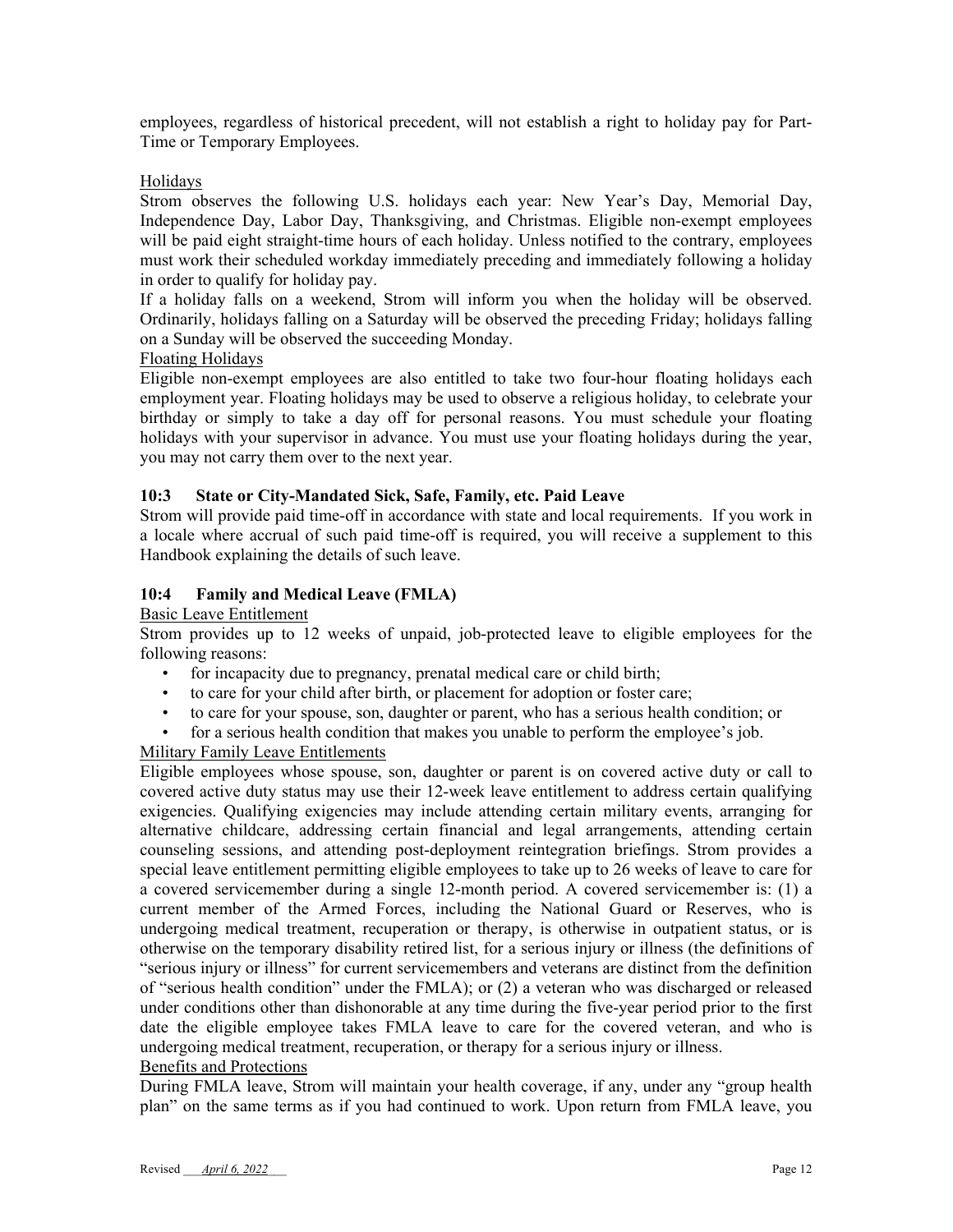will be restored to your original or equivalent positions with equivalent pay, benefits, and other employment terms unless that position has been eliminated. Use of FMLA leave cannot result in the loss of any employment benefit that accrued prior to the start of your leave.

#### Eligibility Requirements

You are eligible for FMLA leave if you have worked for Strom for at least 12 months, have 1,250 hours of service in the previous 12 months, and if at least 50 employees are employed by Strom within 75 miles.

#### Definition of Serious Health Condition

A serious health condition is an illness, injury, impairment, or physical or mental condition that involves either an overnight stay in a medical care facility, or continuing treatment by a health care provider for a condition that either prevents the employee from performing the functions of the employee's job, or prevents the qualified family member from participating in school or other daily activities. Subject to certain conditions, the continuing treatment requirement may be met by a period of incapacity of more than 3 consecutive calendar days combined with at least two visits to a health care provider or one visit and a regimen of continuing treatment, or incapacity due to pregnancy, or incapacity due to a chronic condition. Other conditions may meet the definition of continuing treatment.

#### Use of Leave

You do not need to use this leave entitlement in one block. Leave can be taken intermittently or on a reduced leave schedule when medically necessary. You must, however, make reasonable efforts to schedule leave for planned medical treatment so as not to unduly disrupt Strom's operations. Leave due to qualifying exigencies may also be taken on an intermittent basis. Substitution of Paid Leave for Unpaid Leave

Strom requires use of accrued paid leave while taking FMLA leave. In order to use paid leave for FMLA leave, you must comply with Strom's normal paid leave policies.

#### Employee Responsibilities

You must provide 30-days' advance notice of the need to take FMLA leave when the need is foreseeable. When 30-days' notice is not possible, you must provide notice as soon as practicable and generally must comply with our normal call-in procedures. You must provide sufficient information for us to determine if the leave may qualify for FMLA protection and the anticipated timing and duration of the leave. Sufficient information may include that you are unable to perform job functions, the family member is unable to perform daily activities, the need for hospitalization or continuing treatment by a health care provider, or circumstances supporting the need for military family leave. You also must inform us if the requested leave is for a reason for which FMLA leave was previously taken or certified. Employees also may be required to provide a certification and periodic recertification supporting the need for leave.

#### Employer Responsibilities

If you request leave, we must inform you whether you are eligible under FMLA. If you are, the notice must specify any additional information required as well as your rights and responsibilities. If you are not eligible, we must provide a reason for the ineligibility. We must also inform you if leave will be designated as FMLA-protected and the amount of leave counted against your leave entitlement. If we determine that the leave is not FMLA-protected, we will notify you.

#### Unlawful Acts by Employers

It is unlawful for us to:

- interfere with, restrain, or deny the exercise of any right provided under FMLA; and
- discharge or discriminate against any person for opposing any practice made unlawful by
- FMLA or for involvement in any proceeding under or relating to FMLA.

#### Enforcement

You may file a complaint with the U.S. Department of Labor or may bring a private lawsuit against us for violating you rights under the FMLA. FMLA does not affect any Federal or State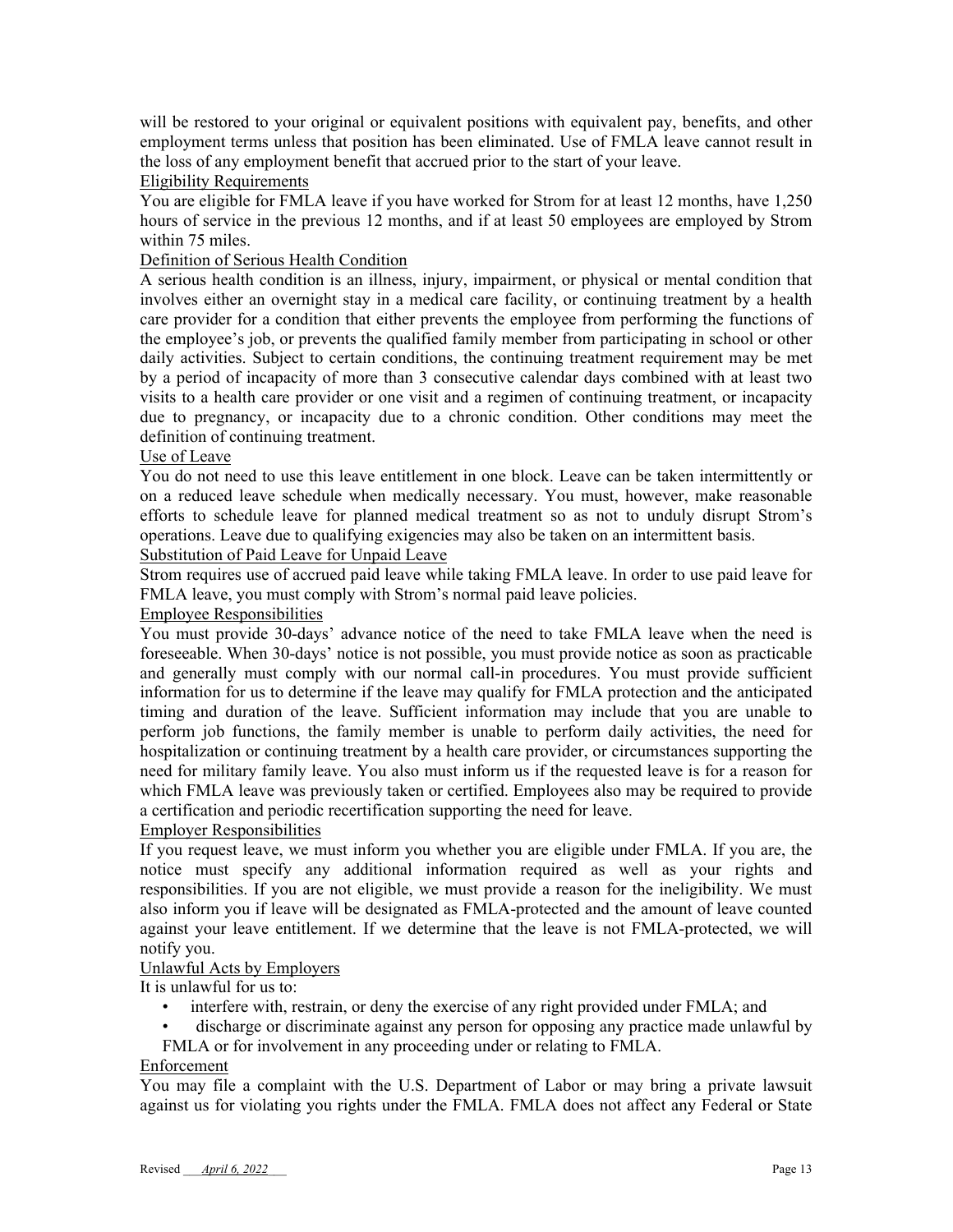law prohibiting discrimination, or supersede any State or local law or collective bargaining agreement which provides greater family or medical leave rights.

#### **10:5 Bereavement Leave**

If you suffer the death of an immediate family member, you are entitled to take up to ten days off work. This leave will be unpaid unless Strom President specifically authorizes otherwise. For Temporary Employees on assignment at the time of the leave, Strom will work with the client to try to secure continuation of the assignment. If client is unwilling to continue your assignment after the leave, however, your assignment may end.

Immediate family members include spouse, children, parents and siblings. Employees must provide notice and verification of the reason for the leave. Strom will consider, on a case-by-case basis, requests for bereavement leave for the death of someone who does not qualify as an immediate family member under this policy.

#### **10:6 Military Leave**

In accordance with state and federal law, employees who must be absent from work for military service are entitled to take a military leave of absence. This leave will generally be unpaid.

When an employee's military leave ends, that employee will be reinstated to the position he or she formerly held, or to a comparable position when one becomes available, as long as the employee meets the requirements of federal and state law.

Employees who are called to military service must tell their supervisors as soon as possible that they will need to take military leave. An employee whose military service has ended must return to work or inform Strom that he or she wants to be reinstated in accordance with these guidelines: For a leave of 30 or fewer days, the employee must report back to work on the first regularlyscheduled workday after completing military service, allowing for travel time.

For a leave of 31 to 180 days, the employee must request reinstatement within 14 days after military service ends.

For a leave of 181 days or more, the employee must request reinstatement within 90 days after military service ends.

#### **10:7 Voting**

Strom encourages employees to exercise their right to vote. If your work schedule and the location of your polling place will make it difficult for you to get to the polls before they close, you are entitled to take as much time as necessary during the morning of the election off work. This time will be paid if required under state law and, at Strom's discretion may be limited to requirements of applicable state law.

Employees who will need to take time off work to vote must inform their supervisors at least 2 days in advance. Employees are expected to work with their supervisors to ensure that their absence doesn't negatively impact Strom operations.

Employees who take time off to vote must supply their supervisor with proof that they actually voted. Your supervisor can tell you what types of proof of voting are acceptable.

#### **10:8 Jury Duty**

If you are called for jury duty, you are entitled to take time off, as necessary, to fulfill your jury obligations. This leave will be unpaid unless otherwise required by state law. No employee will face discipline or retaliation for jury service.

You must immediately inform your supervisor when you receive your jury duty summons. If you are chosen to sit on a jury, you must inform your supervisor how long the trial is expected to last. You must also check in with your supervisor periodically during your jury service, so Strom knows when to expect you back at work.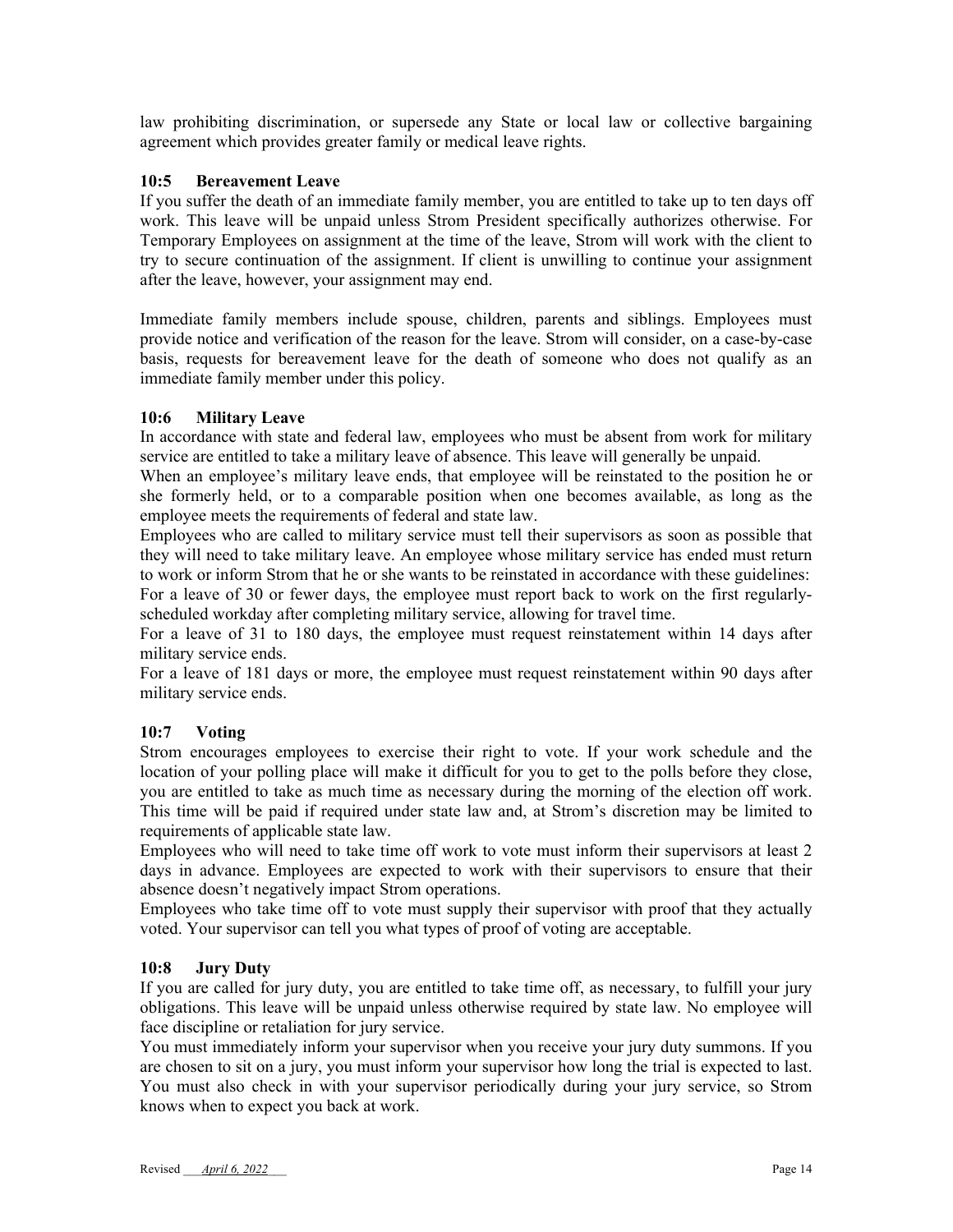On any day when your jury service ends before the end of your usual work day, you must check in with your supervisor to find out whether you need to return to work for that day. Temporary Employees may only be returned to work as required to fulfill obligations to Strom's customers.

## **10:9 School Conferences and Activities**

Full-Time Employees (as defined in Section 5:2) are eligible for up to 16 hours of unpaid leave during any 12-month period to attend school conferences and classroom activities that cannot be scheduled during non-working hours. Other employees may be eliglible for this unpaid leave if required by law in the locale in which they work. An employee must provide reasonable notice of leave to his or her supervisor.

## **10:10 Crime Victims**

Employees may take time off as reasonable to attend criminal proceedings in connection with violent crimes of which they, their spouse or their next of kin are the victim. Employees must provide reasonable notice and verification of the reason for the leave.

#### **10:11 Other Leave**

Strom may consider requests for a type of leave not previously address. These will be considered on a case-by-case basis, may be subject to restrictions and/or require verifications. If other leave is granted, Strom will not guarantee that you will be allowed to return to your assignment.

## **SECTION ELEVEN – Performance**

#### **11:1 Your Job Performance**

Each and every employee at Strom contributes to the success and/or failure of Strom's services to its customers. If one employee allows his or her performance to slip, then all of us suffer. We expect everyone to perform to the highest level possible. Poor job performance can lead to discipline, up to and including termination.

#### **11:2 Performance Reviews**

Because our employees' performance is vital to our success, we may conduct periodic reviews of individual employee performance. Such reviews, however, are not mandatory. If your supervisor deems necessary, he/she may decide to conduct a formal review and may, based on the results of that review, discuss your performance with you. We hope that, through these discussions, our employees will learn what we expect of them and we will learn what they expect of us. Alternatively, supervisors may elect to forego a formal review process; instead, providing feedback to you informally. Supervisors may take whatever disciplinary action, based upon a formal, informal, or any other type of review process, they feel is warranted.

If asked to, we require all employees to participate in the review process. Failure to participate could lead to discipline, up to and including termination.

#### **SECTION TWELVE – Work Related Behavior**

#### **12:1 Please Act Professionally**

People who work together have an impact on each other's performance, productivity and personal satisfaction in their jobs. In addition, how our employees act toward customers and vendors will influence whether those relationships are successful for Strom.

Because your conduct affects many more people than just yourself, we expect you to act in a professional manner whenever you are on Strom property, conducting Strom business or representing Strom, formally or informally, at business or social functions or settings (including all social networking sites).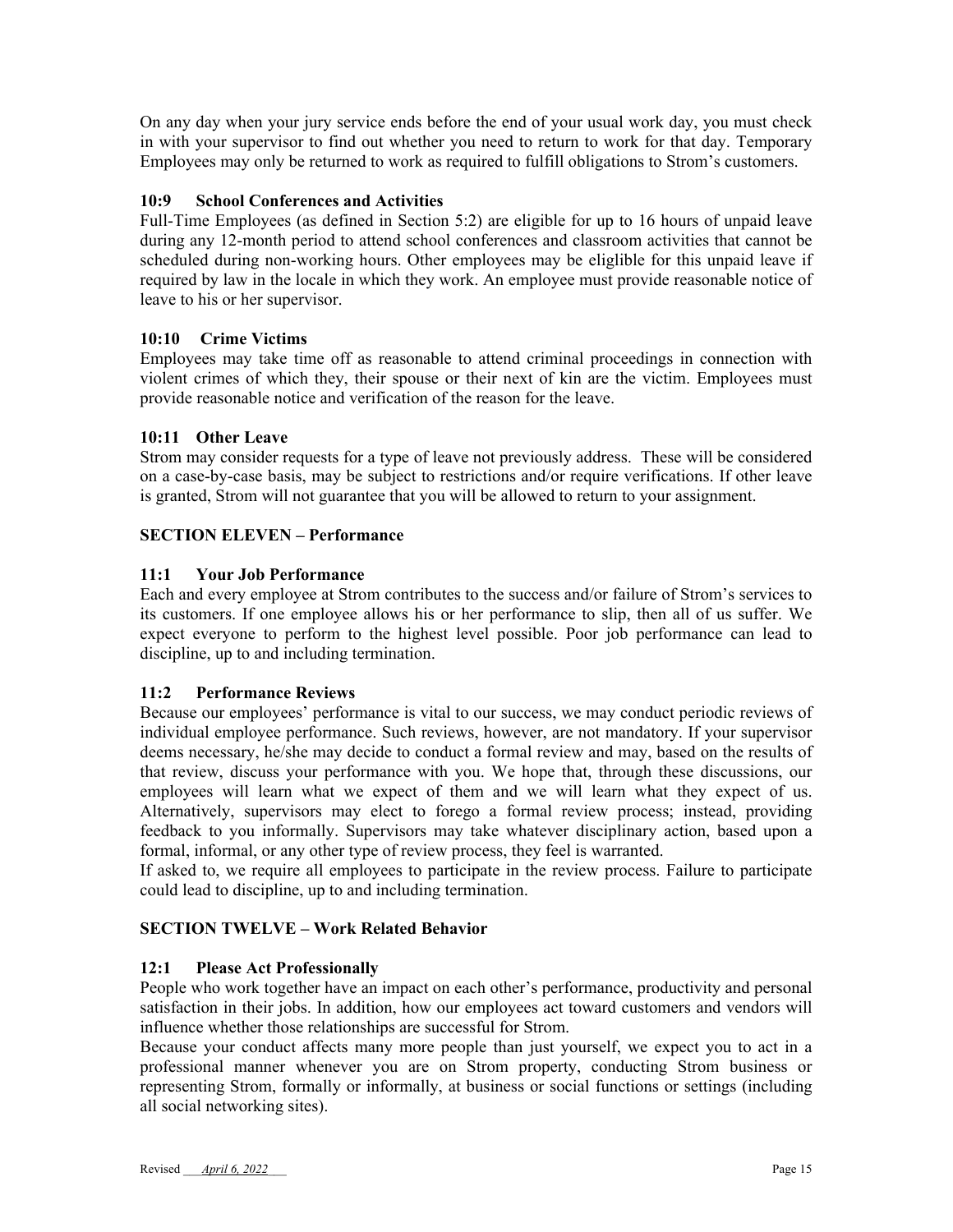Although it is impossible to give an exhaustive list of everything that professional conduct means, it does, at a minimum, include the following:

- following all of the rules in this Handbook that apply to you,
- refraining from rude, deceitful, offensive, inappropriate or outrageous behavior,
- refraining from ridicule and hostile jokes,
- refraining from unnecessarily portraying Strom negatively,
- treating coworkers, customers and vendors with patience, respect and consideration, and
- being courteous and helpful to others.

Individuals who act unprofessionally will face discipline, up to and including termination.

#### **12:2 Punctuality and Attendance**

You are important to the effective operation of this business. When you are not here at expected times or on expected days, someone else must do your job or delay doing his own job while he waits for you to arrive. If you work with customers or vendors, they may grow frustrated if they can't reach you during your scheduled work times.

As a result, we expect you to keep regular attendance and to be on time and ready to work at the beginning of each scheduled workday.

Of course, things will sometimes happen that will prevent you from showing up to work on time. If you are going to be late, please call your supervisor. Please give this notice as far in advance as possible.

If you must miss a full day of work for reasons other than vacation or other pre-approved leave (such as leave to serve on a jury or for a death in a family), you must notify your supervisor as far in advance as possible.

If you are late for work or fail to appear without notification, as required by this policy or by other policies in this Handbook, you may face disciplinary action, up to and including termination.

#### **12:3 Employee Appearance and Dress**

We ask all employees to use common sense when they dress for work. Please dress appropriately for your position and job duties, and please make sure you are neat and clean at all times.

If you have any questions about the proper attire for your position, please contact your supervisor. We will try to reasonably accommodate an employee's necessary special dress or grooming needs that are the result of religion, ethnicity, race, disability, etc.

We place specific restrictions on the dress and appearance of some employees for safety reasons. Your supervisor or other Strom representative will let you know if such restrictions apply to you.

#### **12:4 Pranks, Practical Jokes, and Horseplay**

Although we want our employees to enjoy their jobs and have fun working together, we cannot allow employees to play practical jokes or pranks on each other, or engage in loud or boisterous horseplay. At best, these actions disrupt the workplace and dampen the morale of some; at worst, they lead to safety hazards, or complaints of discrimination, harassment, bullying or assault. Employees who play pranks, practical jokes or engage in horseplay may face disciplinary action, up to and including termination.

#### **12:5 Threatening, Abusive or Vulgar Language**

We expect our employees to treat everyone they meet through their jobs with courtesy and respect. Threatening, abusive and vulgar language has no place in our workplace. It destroys morale and relationships, and it impedes the effective and efficient operation of our business.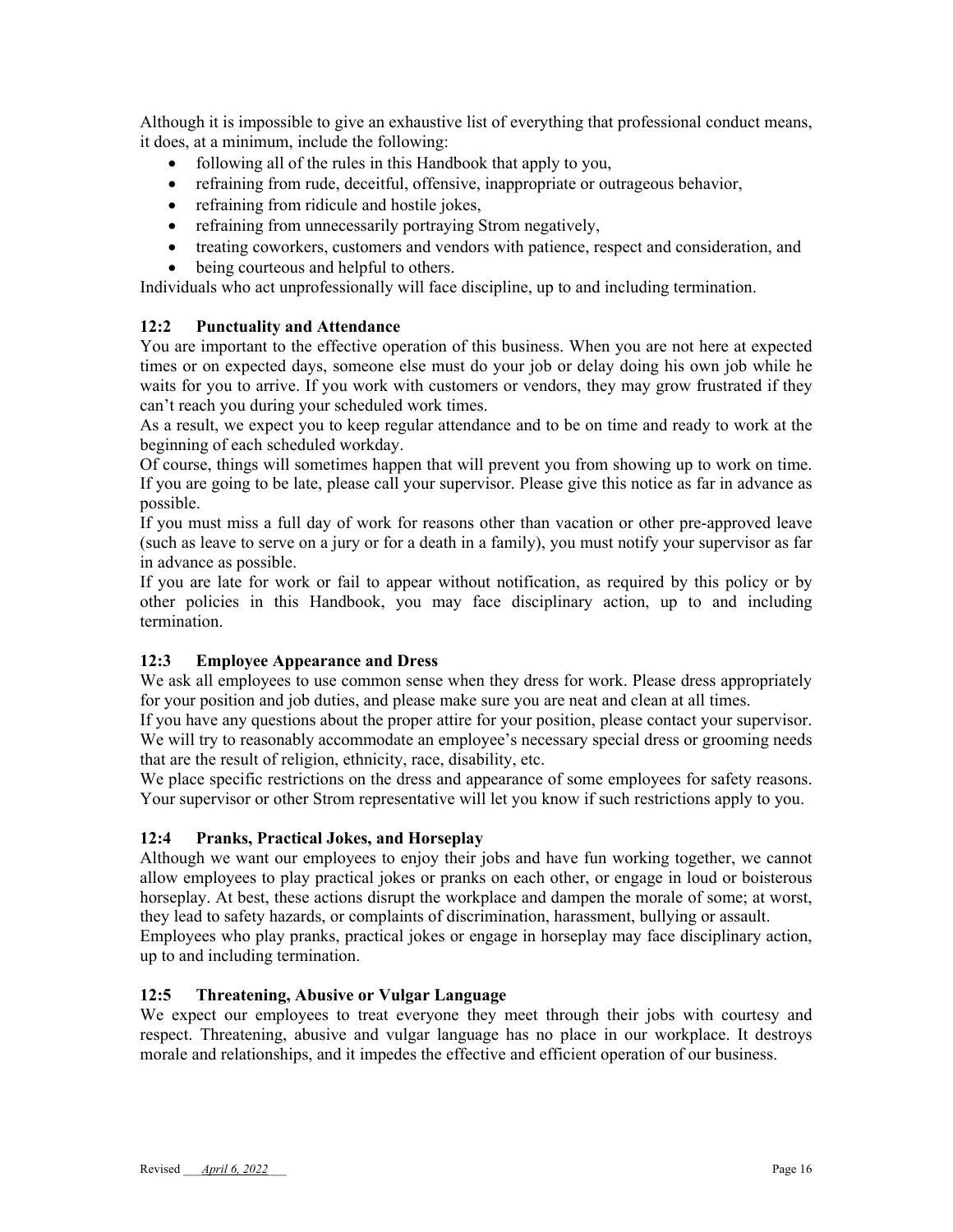As a result, we will not tolerate threatening, abusive or vulgar language from employees while they are on the worksite, conducting Strom business or representing Strom, formally or informally, at business or social functions or settings (including social networks).

Employees who violate this policy may face disciplinary action, up to and including termination.

#### **12:6 Bullying**

Strom believes all employees should be able to work in an environment free of bullying; therefore, any such behavior in the workplace, or outside of the workplace (including social networks) if it involves individuals associated with Strom or our clients (including its bargaining unit employees), is unacceptable and will not be tolerated.

Bullying is behavior intended to harm (physically or otherwise), intimidate, offend, degrade, humiliate, or cause psychological distress of an individual associated with Strom's business. Bullying also includes making a false statement with the intent to adversely affect another. Such bullying may cause the loss of trained and talented employees, reduce productivity and morale, jeopardize relationships with clients, and create legal risks.

Strom encourages any employee who is aware of such bullying to report it in accordance the procedures in Section 20. Any reports of workplace bullying will be treated seriously and investigated promptly, confidentially and impartially. Any employee found to have engaged in or aided bullying behavior may face discipline up to and including termination.

#### **12:7 Fighting**

Verbal or physical fighting among employees is absolutely prohibited. Employees shall not engage in, provoke or encourage a fight. Those who violate this policy may be disciplined, up to and including termination.

#### **12:8 Sleeping on the Job**

When our employees arrive at work, we expect them to be physically prepared to work through their day. Employees who sleep on the job dampen morale and productivity and deprive us of their work and companionship.

As a result, we generally do not allow any employees to sleep while at work. Employees who feel sick or unable to finish the day because of weariness should talk to their supervisor about sleeping in a designated area or going home sick.

For certain employees, sleeping on the job creates a safety hazard. Employees who work in such jobs create unacceptable risks to their own safety and the safety of others when they fail to be attentive and alert while working. For these employees, sleeping on the job violates both this policy and our safety policies.

Those who violate this policy may be disciplined, up to and including termination.

#### **12:9 Insubordination**

Our workplace operates on a system of mutual respect between supervisors and employees. Supervisors should treat their employees with dignity and understanding, and employees should show due regard for their supervisors' authority. Insubordination occurs when employees unreasonably refuse to follow the instructions of their supervisors. It also occurs when employees, through their actions or words, show disrespect toward their supervisors. Insubordinate employees may face discipline, up to and including termination.

We understand, however, that there will be times when employees have valid reasons for refusing to do as their supervisor asks. Perhaps the employee fears for his/her safety or the safety of others, believes that following instructions will violate the law or pose some other problem for Strom. Or maybe the employee thinks that there is a better way to accomplish a goal or perform a task. When these issues arise, we do not ask that employees blindly follow orders. Instead, we ask that employees explain the situation to their supervisor. If, after hearing the employee's side, the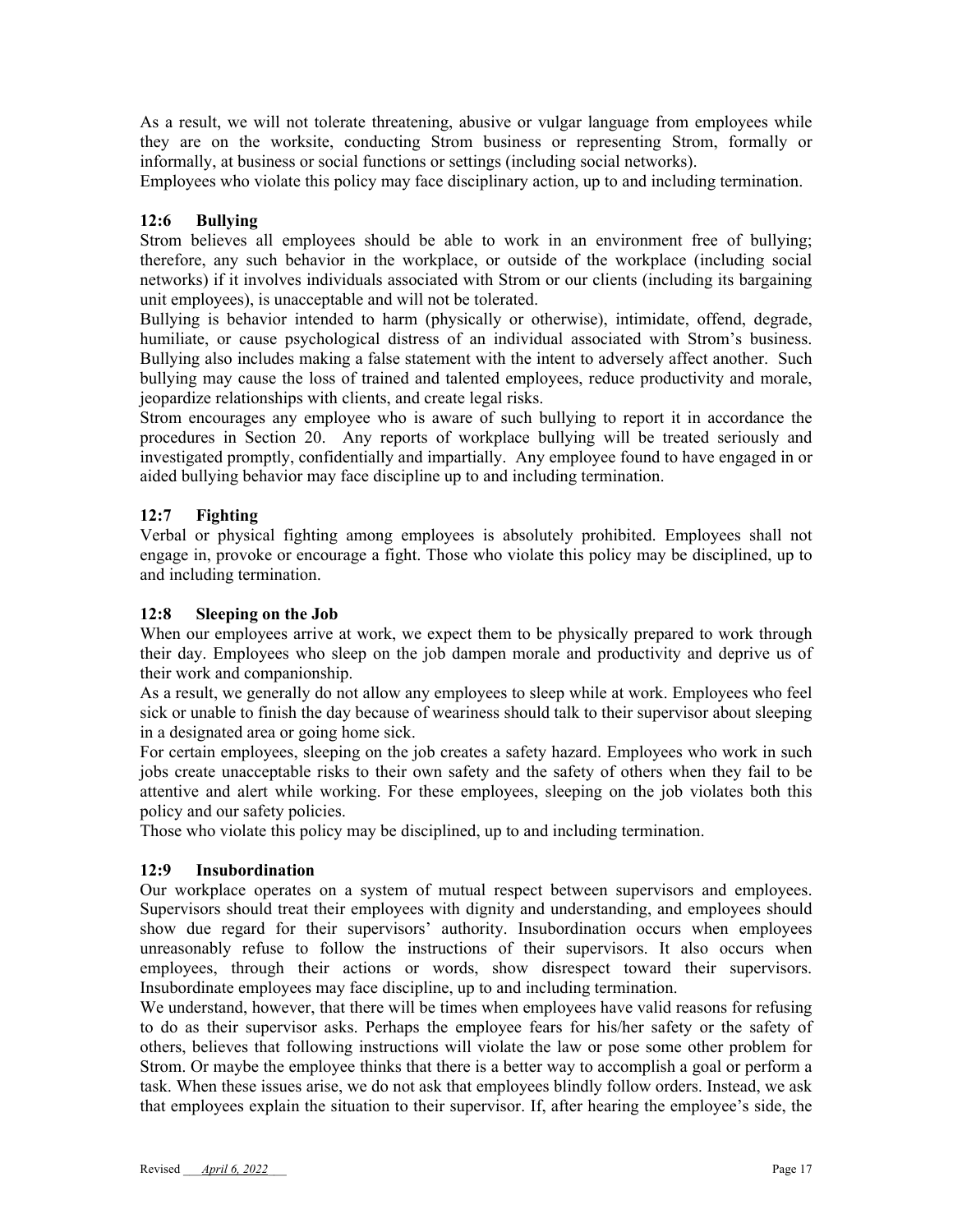supervisor continues to give the same order or rule, the employee must either obey or use the complaint procedures described in this Handbook.

#### **12:10 Discipline**

Any employee conduct that, in the opinion of Strom, interferes with or adversely affects our business is sufficient grounds for disciplinary action, up to and including termination.

Disciplinary action can range from oral warnings to immediate discharge. Strom may, at its discretion take disciplinary steps such as oral warning(s), written reprimand(s), suspension, and termination. However, we reserve the right to alter that order, skip or eliminate disciplinary steps, or create new and/or additional disciplinary steps.

In choosing the appropriate disciplinary action, we may consider any number of things including, but not limited to, the following:

- the seriousness of your conduct
- your history of misconduct
- your employment record
- your length of employment with Strom
- the strength of the evidence against you
- your ability to correct the conduct
- your attitude about the conduct
- actions we have taken for similar conduct by other employees
- how your conduct affects Strom, its customers and your coworkers, and
- any other circumstances related to the nature of the misconduct, to your employment with Strom and to the affect of the misconduct on the business of Strom.

We will give those considerations whatever weight we deem appropriate. Depending on the circumstances, we may give some considerations more weight than other considerations.

Some conduct that is likely to result in immediate termination includes:

- by customer request, irrespective of the presence of misconduct
- theft of Strom property
- tardiness or absenteeism, especially if without proper notice
- arguing or fighting with others
- brandishing a weapon at work
- threatening the physical safety of yourself or others
- physically or verbally assaulting someone at work
- any illegal conduct at work or otherwise affecting relations with customers or coworkers
- using or possessing alcohol or illegal drugs at work
- working under the influence of alcohol or illegal drugs
- inability or unwillingness to preform reasonable job duties
- failure to cooperate with investigations into misconduct
- insubordination
- making material, false statements on a job application or during your employment
- violating Strom rules and regulations, and
- unlawful discrimination and harassment, or bullying.

Of course, it is impossible to compile an exhaustive list of the types of conduct that may result in immediate termination. The ones listed above are merely illustrations.

**You should remember that your employment is at the mutual consent of you and Strom. This policy does not change that fact. This means that you or Strom can terminate our employment relationship at will, at any time, with or without cause, and with or without advance notice.**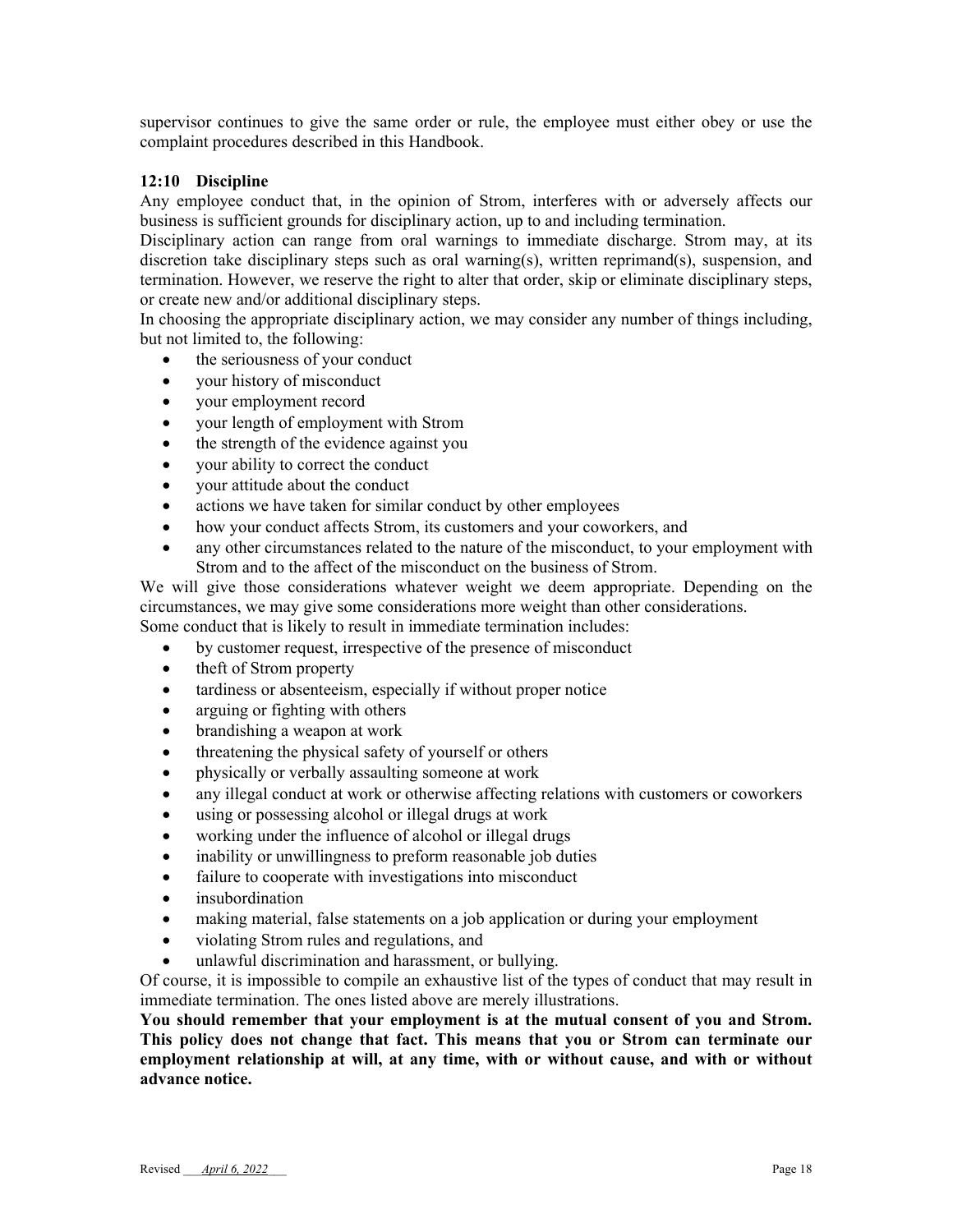**As a result, Strom reserves its right to terminate your employment at any time, for any lawful reason, including reasons listed or not listed above. You also have the right to end your employment at any time.** 

#### **SECTION THIRTEEN – Personal Relationships**

#### **13:1 Objective**

Strom strives to provide a work environment that is collegial, respectful, and productive. Because personal relationships can lead to conflict of interest and claims of discrimination, this section establishes guidelines for Strom's response to personal relationships between employees, including supervisory personnel, in an attempt to prevent conflicts and maintain a productive and friendly work environment.

#### **13:2 Restrictions on Personal Relationships**

A "personal relationship" is defined as a relationship between individuals who have or have had a relationship of a romantic or intimate nature.

Strom reserves the right to take prompt action if it foresees an actual or potential conflict of interest concerning individuals in a personal relationship.

When a conflict or the potential for conflict arises because of a personal relationship between employees, even if there is no line of authority or reporting involved, the employees may be separated by reassignment, or terminated from employment, at Strom's discretion.

If a personal relationship exists between an employee and his or her supervisor, it is the responsibility and obligation of both employees involved to disclose the existence of the relationship to the VP of Field Operations. Although both employees involved in a personal relationship are individually responsible for disclosure, a supervisor's failure to report such a relationship will be regarded as a serious lapse in the management of the workplace and grounds for appropriate disciplinary action, including termination.

#### **SECTION FOURTEEN - Health and Safety**

#### **14:1 Safety Policy**

Strom takes employee safety very seriously. In order to provide a safe workplace for everyone, every employee must follow our safety rules:

- Horseplay, rough-housing and other physical acts that may endanger employees or cause accidents are prohibited.
- Employees must follow their supervisors' and assigned customers' safety instructions.
- Employees in certain positions may be required to wear protective equipment, such as hair nets, hard hats, safety glasses, work boots, ear plugs or masks. Your supervisor will let you know if your position requires protective gear.
- Employees in certain positions may be prohibited from wearing dangling jewelry or apparel, or may be required to pull back or cover their hair, for safety purposes. Your supervisor will tell you if you fall into one of these categories.
- All equipment and machinery must be used properly. This means all guards, restraints and other safety devices must be used at all times. Do not use equipment for other than its intended purpose or if safety devices are missing.
- All employees must follow any safety procedures conveyed to them during training or on the job and must follow all posted safety procedures at the facility where they work. In addition, all employees are expected to exercise reasonable judgment in identifying and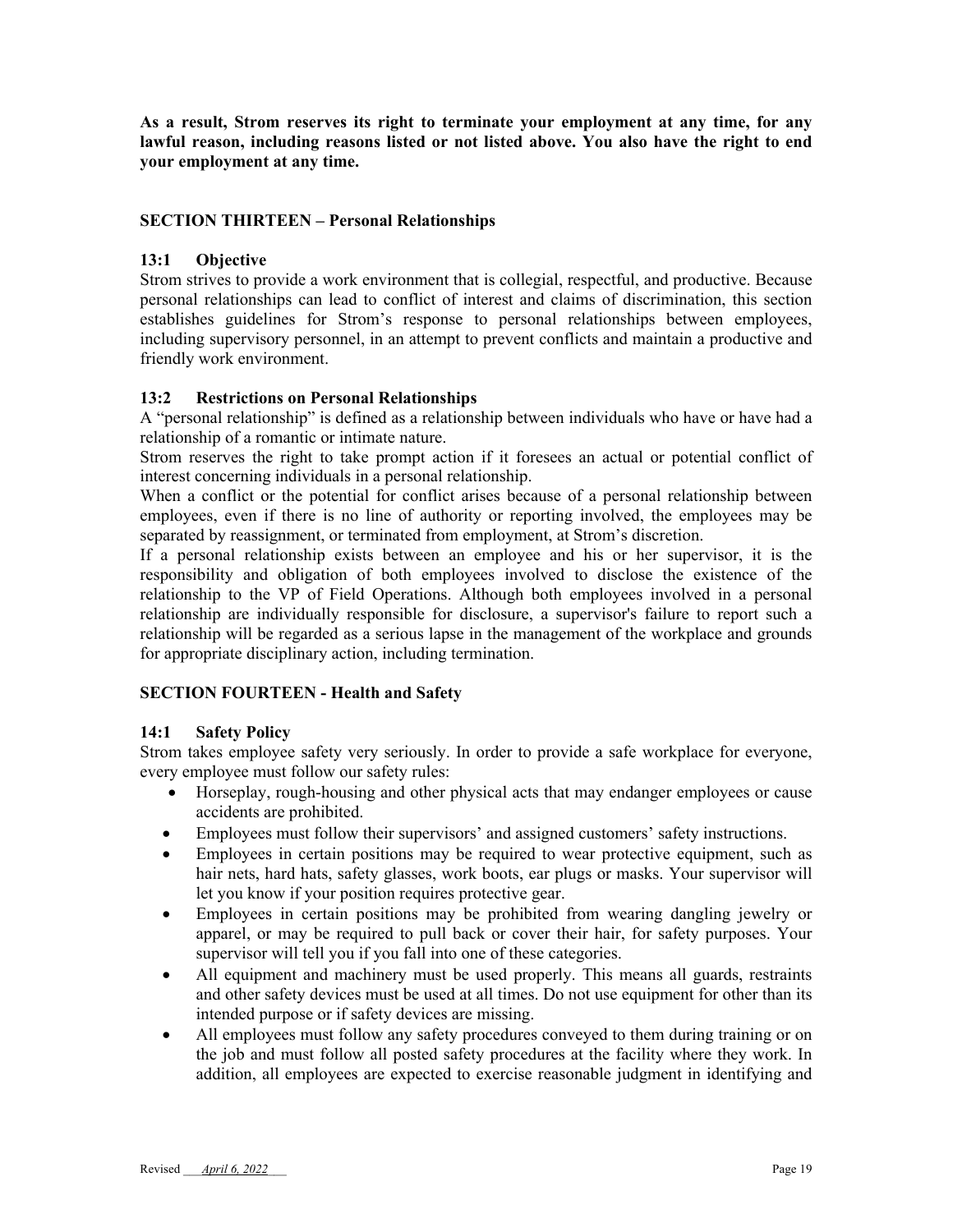guarding against any unsafe conditions regardless of whether they are specifically instructed to or not.

- All employees must *immediately* report any workplace condition that they believe to be unsafe to their supervisor. Strom will look into the matter promptly.
- All employees must *immediately* report any workplace accident or injury to their supervisor.

#### **14:2 Workplace Security**

It is every employee's responsibility to help keep their workplace secure from unauthorized persons. Every employee must take all steps necessary and reasonable to comply with these security concerns.

#### **14:3 What to Do in an Emergency**

In case of an emergency, such as a fire, earthquake or accident, your first priority should be your own safety and the safety of others. In the event of an emergency causing or with the potential to cause serious injuries, *IMMEDIATELY DIAL 9-1-1* to alert police and rescue workers of the situation once you have reached a safe area.

If you hear a fire alarm or in case of an emergency that requires evacuation, please proceed quickly and calmly to the designated exits. Remember that every second may count—don't return to the workplace to retrieve personal belongings or work-related items. Once you have exited the building, head towards a secure location and stay out of dangerous situations.

#### **14:4 No Smoking**

For the health, comfort and safety of our employees, smoking is allowed only in designated areas—either indoors or out—depending on the particular building in which you work.

#### **14:5 Violence Is Prohibited**

We will not tolerate violence in the workplace. Violence includes physical altercations, coercion, pushing or shoving, horseplay, intimidation, stalking, and threats of violence. Any comments about violence will be taken seriously—and may result in disciplinary action. Please do not joke or make offhand remarks about violence.

#### No Weapons

No weapons are allowed in our workplace. Weapons include, but are not limited to, firearms, knives, brass knuckles, martial arts equipment, clubs or bats and explosives. If your work requires you to use an item that might qualify as a weapon, you must receive authorization from your supervisor to bring that item to work or use it in the workplace. Any employee found with an unauthorized weapon in the workplace will be subject to discipline, up to and including termination.

#### What to Do in Case of Violence

If you observe an incident or threat of violence that is immediate and serious, *IMMEDIATELY DIAL 9-1-1* and report it to the police once you have reached a safe location. If the incident or threat does not appear to require immediate police intervention, please contact your supervisor as soon as possible to report it using Strom's complaint procedure. All complaints will be investigated and appropriate action will be taken. You will not face retaliation for making a reasonable complaint.

#### **SECTION FIFTEEN - Employee Privacy**

#### **15:1 Search Policy**

Employees do not have a right to privacy in their workspaces, on any other Strom property or for any personal property they bring to the workplace. Strom reserves the right to conduct a search at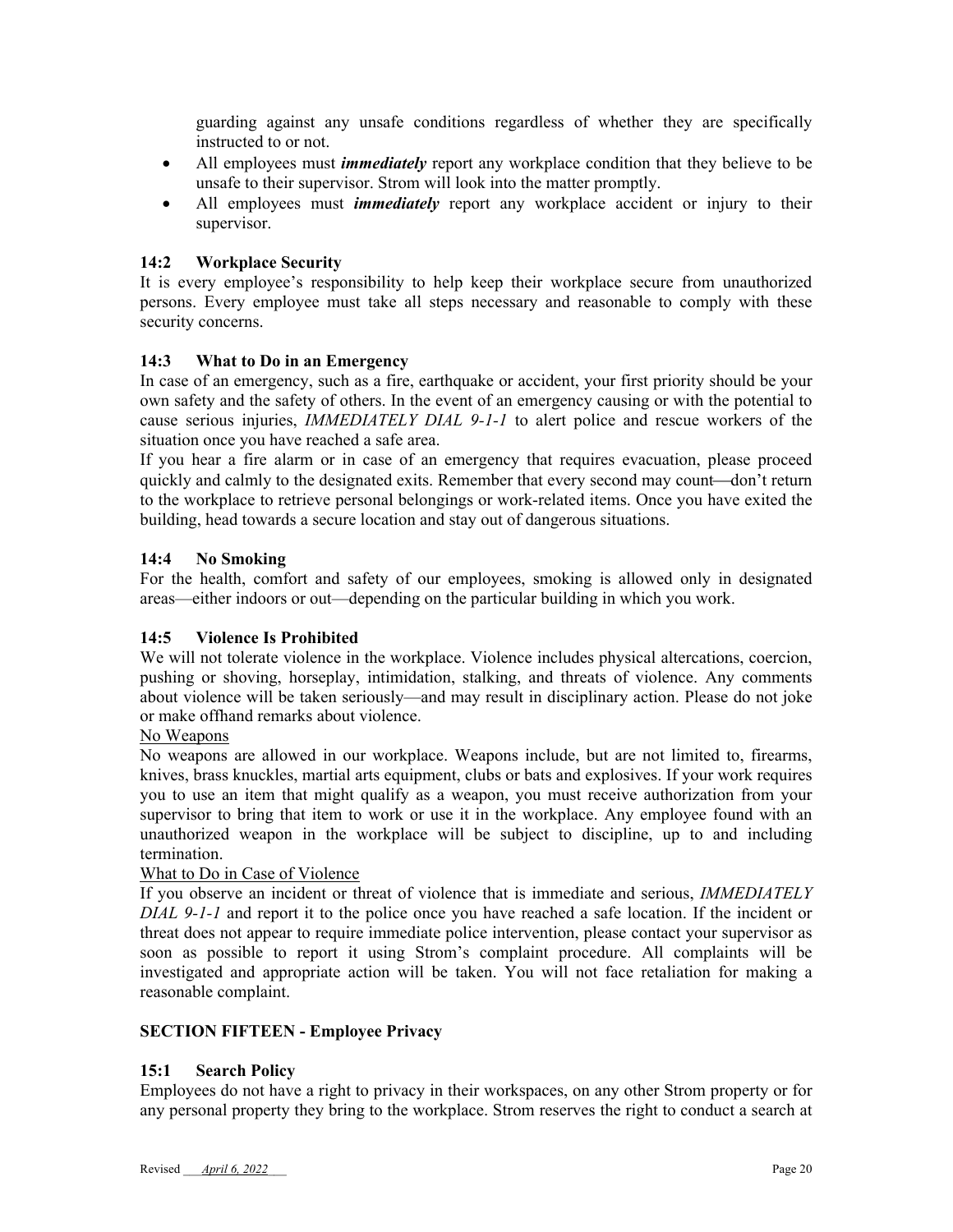any time, without warning, to ensure compliance with our policies on employee safety, workplace violence, harassment, bullying, theft, drug and alcohol use, possession of prohibited items, or for any other legitimate reasons. Strom may search Strom property, including but not limited to lockers, desks, file cabinets, storage areas and workspaces. If you use a lock on any item of Strom property (a locker or file cabinet, for example), you must give a copy of the key or combination to your supervisor. Strom may also search personal property brought onto Strom premises, including but not limited to toolboxes, briefcases, backpacks, purses and bags. The Search Policy applicable to Strom applies equally to Strom's customers if an employee is on or uses the customers' property.

## **15:2 Telephone Monitoring Policy**

Strom reserves the right, if permitted by law, to monitor calls made from or received on Strom telephones. Therefore, employees should not expect conversations made on such telephones to be private beyond the extent required by law. The Telephone Monitoring Policy applicable to Strom applies equally to Strom's customers if an employee is on or uses the customers' property.

#### **SECTION SIXTEEN - Computers, Email and the Internet**

#### **16:1 Email**

Strom may provide employees with computer equipment, including an internet connection and access to an electronic communications system, to enable them to perform their jobs successfully. Email Is Not Private

Email messages sent using Strom communications equipment are the property of Strom. We reserve the right to access, monitor, read and/or copy email messages at any time, for any reason. You should not expect that any email message you send using Strom communication equipment—including messages you consider to be, or label as, personal—will be private. Email Rules

All of our policies and rules of conduct apply to employee use of the email system. This means, for example, that you may not use the email system to send harassing or discriminatory messages, including messages with explicit sexual content or pornographic images; to send threatening messages; or to solicit others to purchase items for non-Strom purposes.

We expect you to exercise discretion in using electronic communications equipment. When you send email using Strom's communications equipment, you are representing Strom. Make sure that your messages are professional and appropriate, in tone and content. Remember, although email may seem like a private conversation, email can be printed, saved and forwarded to unintended recipients. You should not send any email that you wouldn't want your boss, your mother or Strom's competitors to read.

Strom's communications equipment is provided for conducting Strom's business. While we permit limited personal email communications, we reserve the right to discipline employees for excess personal use.

## Deleting Emails

Because of the large volume of emails Strom sends and receives, we discourage employees from storing large numbers of email messages. Please make a regular practice of deleting emails once you have read and/or responded to them. If you need to save a particular email, you may print out a paper copy, archive the email or save it to your hard disk.

#### Violations

Any employee who violates this policy can be subject to discipline, up to and including termination.

The Email policies applicable to Strom apply equally to Strom's customers if an employee is on or uses the customers' property.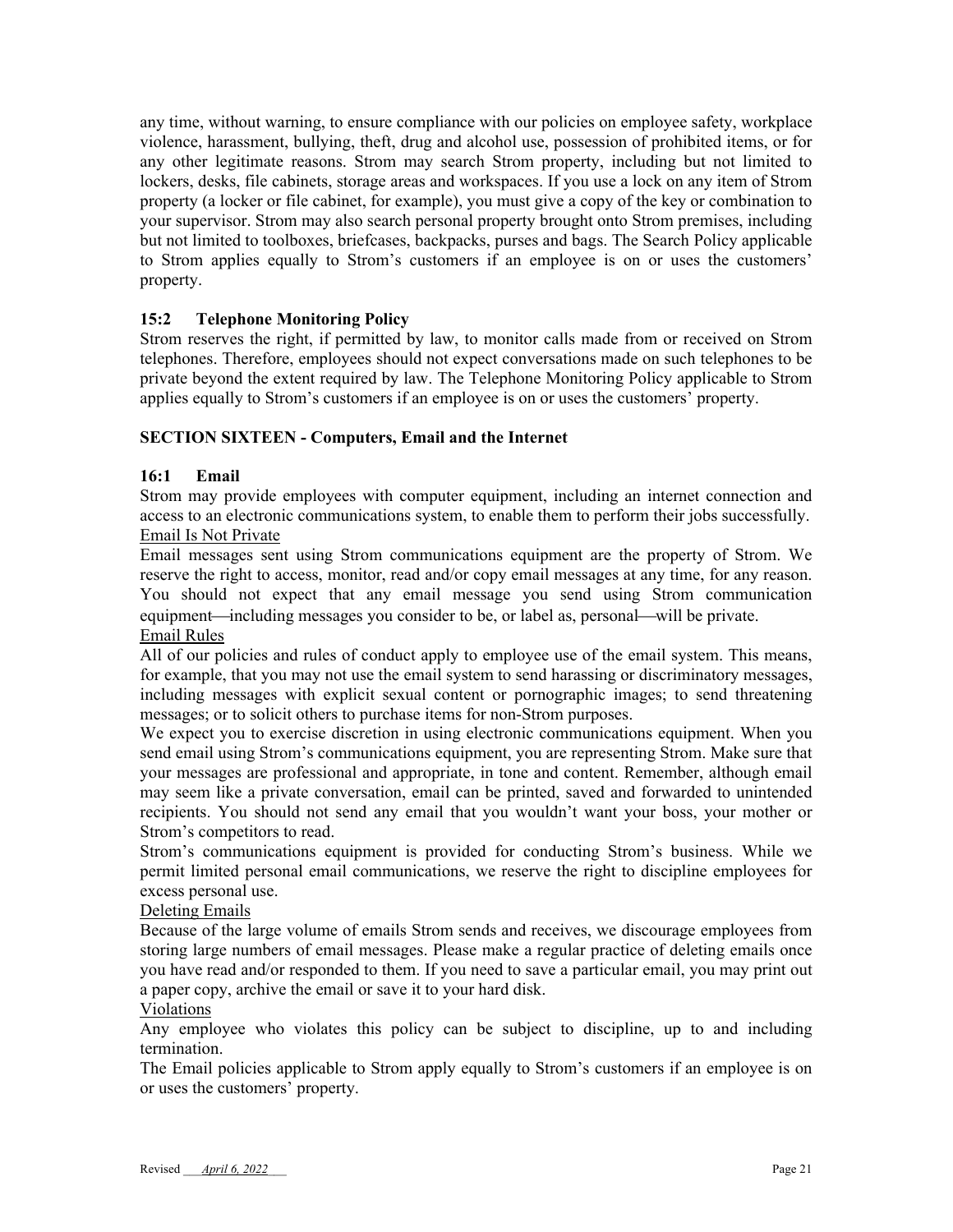## **16:2 Internet Use**

Strom may provide you with computer equipment and capabilities, including Internet access, to help you perform your job. This policy governs your use of that equipment to access the Internet. Personal Use of the Internet

Our networks and internet access are for official Strom business only. Employees may access the internet for personal use only outside of work hours and only in accordance with the other terms of this policy. An employee who engages in excessive personal internet use, even during nonwork hours, or who violates any other provision of this policy, may be subject to discipline. Prohibited Uses of the Internet

Employees may not, at any time, access the internet using Strom equipment or links for any of the following purposes:

To visit websites that feature pornography, gambling or violent images, or are otherwise inappropriate in the workplace.

To operate an outside business, solicit money for personal purposes or to otherwise act for personal financial gain—this includes running online auctions.

To download software, articles or other printed materials in violation of copyright laws.

To read, open or download any file from the internet without first screening that file for viruses using Strom's virus detection software.

#### Internet Use is Not Private

We reserve the right to monitor employee use of the internet at any time, to ensure compliance with this policy. You should not expect that your use of the internet—including but not limited to the sites you visit, the amount of time you spend online and the communications you have—will be private.

The Internet policies applicable to Strom apply equally to Strom's customers if an employee is on or uses the customers' property.

#### **16:3 Software Use**

It is Strom's policy to use licensed software only in accordance with the terms of its license agreement. Violating a license agreement is not only unethical; it is also illegal and can subject Strom to criminal prosecution and substantial monetary penalties.

To help us adhere to this policy, employees may not do any of the following without permission from our IT Coordinator:

- Make a copy of any Strom-owned software program (must be done personally by the IT Coordinator).
- Install a Strom-owned software program on a home computer.
- Install a personal software program (that is, any software not owned by Strom) on any Strom computer.

Strom may audit Strom-owned computers at any time to ensure compliance with this policy.

The Software Use policies applicable to Strom apply equally to Strom's customers if an employee is on or uses the customers' property.

## **SECTION SEVENTEEN - Employee Records**

#### **17:1 Your Personnel File**

Strom maintains a personnel file on each employee. The purpose of this file is to allow us to make decisions and take actions that are personally important to you, including notifying your family in case of an emergency, calculating income tax deductions and withholdings and paying for appropriate insurance coverage.

We do not keep medical records or work eligibility forms in your personnel file. Those are kept separately.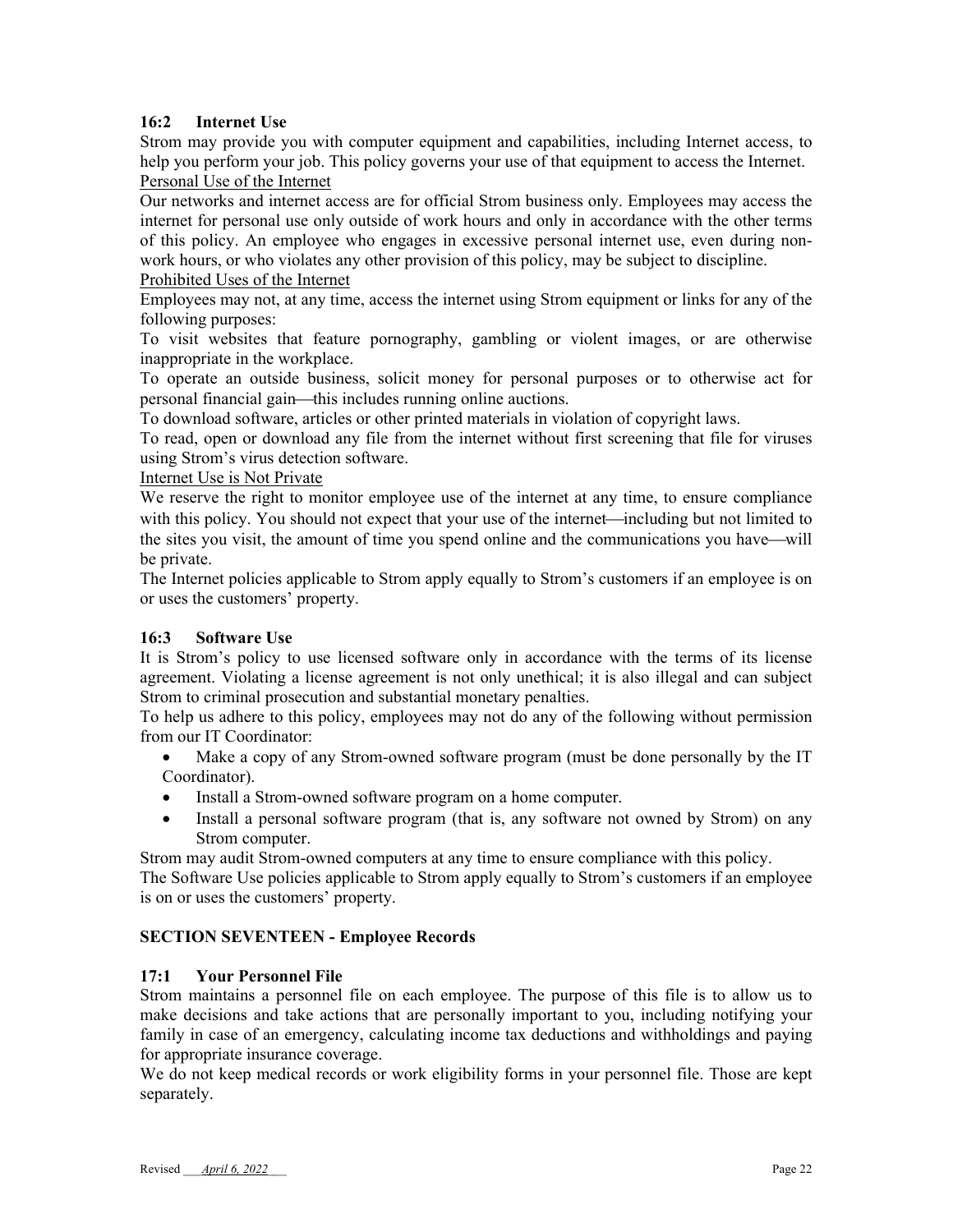Your personnel file is physically kept at 10505 Wayzata Boulevard, Minnetonka, Minnesota 55305.

If you have any questions about your personnel file, contact our Human Resources Coordinator.

#### **17:2 Confidentiality of Personnel Files**

Because the information in your personnel file is by its nature personal, we keep the file as confidential as possible. We allow access to your file only on a need-to-know basis.

## **17:3 Please Notify Us If Your Information Changes**

Because we use the information in your personnel file to take actions on your behalf, it is important that the information in that file be accurate. Please notify our Payroll Supervisor whenever any of the following changes: i) your name, ii) your mailing address, iii) your phone number, iv) social security number, v) modification to income tax withholding designations, vi) your marital status, vii) the name and phone number of the individual whom we should notify in case of an emergency, viii) restrictions on your driver's license.

## **17:4 You Have the Right to Inspect Your Personnel File**

Strom will provide an opportunity for you to review your personnel record, upon written request, once every six months. Upon separation from employment, you may review your personnel record once each year for as long as your records are maintained. Within seven working days of your written request, Strom will make your personnel file available during normal hours of operation at your normal place of employment. A Strom representative may be present while you review your personnel file. After review and upon written request, you may receive a copy of your personnel file free of charge. Strom will not retaliate against you for exercising your rights to inspection. If Strom violates any of these rights, you may have a cause of action against it.

## **17:5 Disputing Information in Your Records**

If you dispute any information in your personnel file, one of the following resolutions may be sought: i) you and Strom may agree to remove or revise the disputed information; or ii) you may submit a written statement identifying the disputed information and explaining your position. The written statement will be included along with the disputed information in your personnel file.

#### **17:6 Work Eligibility Records**

In compliance with federal law, all newly hired employees must present proof that they are legally eligible to work in the United States. We must keep records related to that proof, including a copy of the Form I-9 that each employee completes for us.

Those forms are kept as confidential as possible.

If you would like more information about your I-9 form, see Section 4:2 of this Handbook or contact our Human Resources Coordinator.

#### **17:7 Medical Records**

We understand the particularly sensitive nature of an employee's medical records, so we do not place those records in the employee's personnel file. We keep those records, if any, in a separate and secure place.

If you have any questions about the storage of your medical records or about inspecting your medical records, contact our Workers' Compensation Coordinator.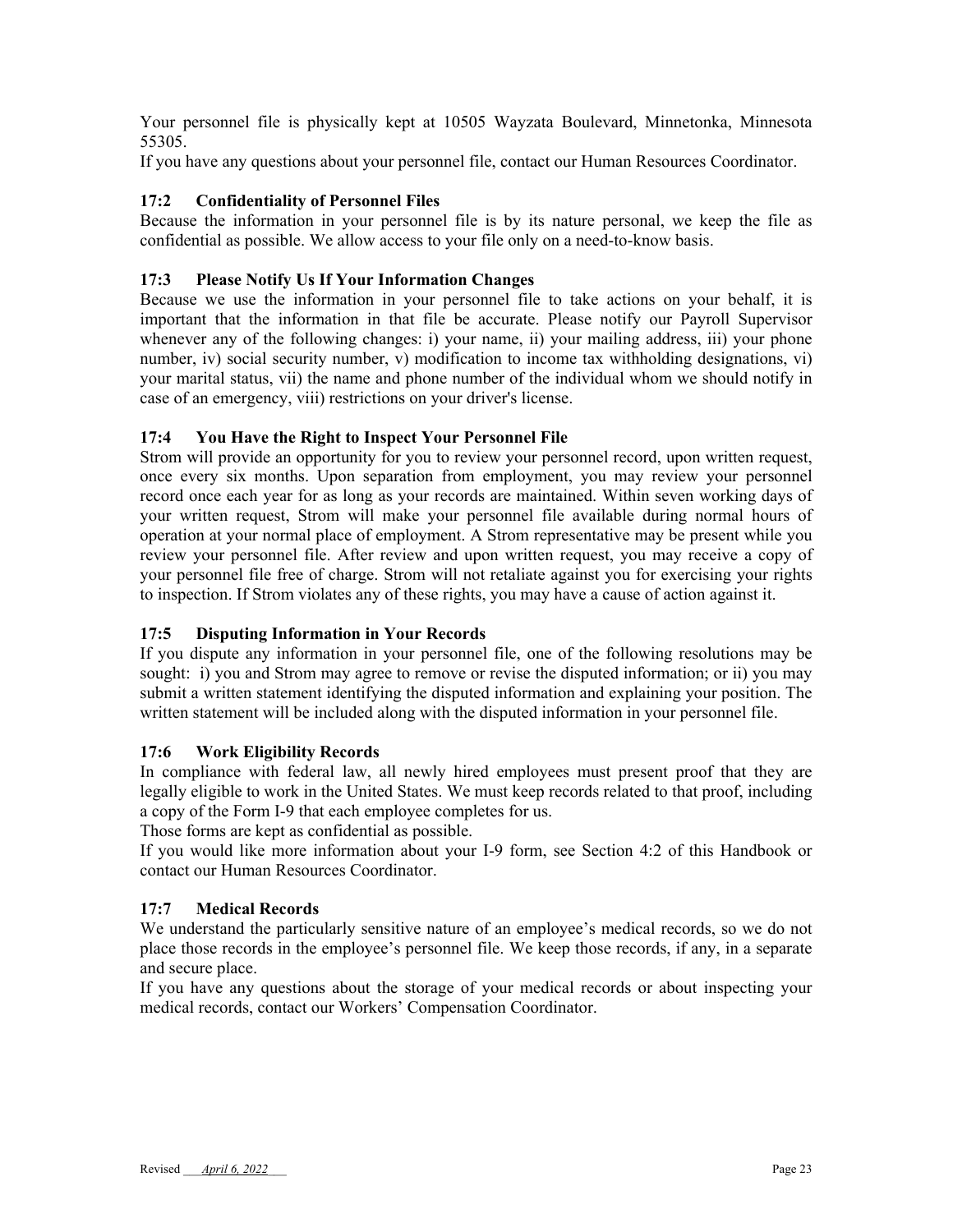## **SECTION EIGHTEEN - Drugs and Alcohol**

#### **18:1 Policy Against Illegal Drug and Alcohol Use**

Strom is committed to providing a safe, comfortable and productive work environment for its employees. We recognize that employees who abuse drugs or alcohol at work—or who appear at work under the influence of illegal drugs or alcohol—harm both themselves and the work environment.

As a result, we prohibit employees and applicants from doing the following:

- be under the influence of alcohol or drugs while on duty or on standby or on-call status
- conducting Strom business while under the influence of illegal drugs or alcohol (whether or not the employee is actually at a worksite at the time)
- using illegal drugs or alcohol at a worksite
- using illegal drugs or alcohol while conducting Strom business (whether or not the employee is actually at a worksite at the time)
- illegally possessing, buying, selling, or distributing drugs or alcohol at a worksite
- illegally possessing, buying, selling, or distributing drugs or alcohol while conducting Strom business (whether or not the employee is actually at a worksite at the time).

Illegal drugs include more than just outlawed drugs such as marijuana, cocaine or heroin. It also includes the misuse of otherwise legal prescription and over-the-counter drugs.

This policy covers times when employees are on call but not working and times when employees are driving Strom vehicles or using Strom property, and at all times an employee is on Strom's or its customer's premises.

Employees who violate this policy may face disciplinary action, up to and including termination.

#### **18:2 Inspections to Enforce Drug and Alcohol Policy**

Strom reserves the right to inspect employees, their possessions and their workspaces to enforce our policy against illegal drug and alcohol use (see Section 14.1 – Search Policy).

#### **18:3 Drug and Alcohol Testing**

From time to time, we may ask employees or applicants to undergo drug and/or alcohol testing pursuant to Strom's applicable Drug and Alcohol Testing Policy. The applicable policy contains some of the employee's or applicant's rights, responsibilities and potential consequences associated with drug and/or alcohol tests.

All employees should receive a copy of Strom's applicable Drug and Alcohol Testing Policy at the same time they received this Handbook. If you have not received a copy of a Drug and Alcohol Policy, please contact your supervisor immediately.

#### **18:4 Leave to Participate in Rehabilitation Program**

We believe that employees who have a substance abuse problem can help themselves by enrolling in a rehabilitation program. Not only will overcoming their problem help these employees in their personal lives, it will help them to be more effective and productive workers.

Although we cannot guarantee that we will grant this leave to all employees who request it or that the same job assignment will be available when you return, employees who would like to participate in a rehabilitation program may, subject to approval, be able to use unpaid leave from work to attend the program.

Employees will not be allowed to accrue vacation and other benefits while on rehabilitation leave. At the end of the rehabilitation leave, we may require proof that the employee successfully completed the program.

Please note that even as you might be seeking assistance for your substance abuse problem, we still expect you to meet the same standards of performance, productivity and conduct that we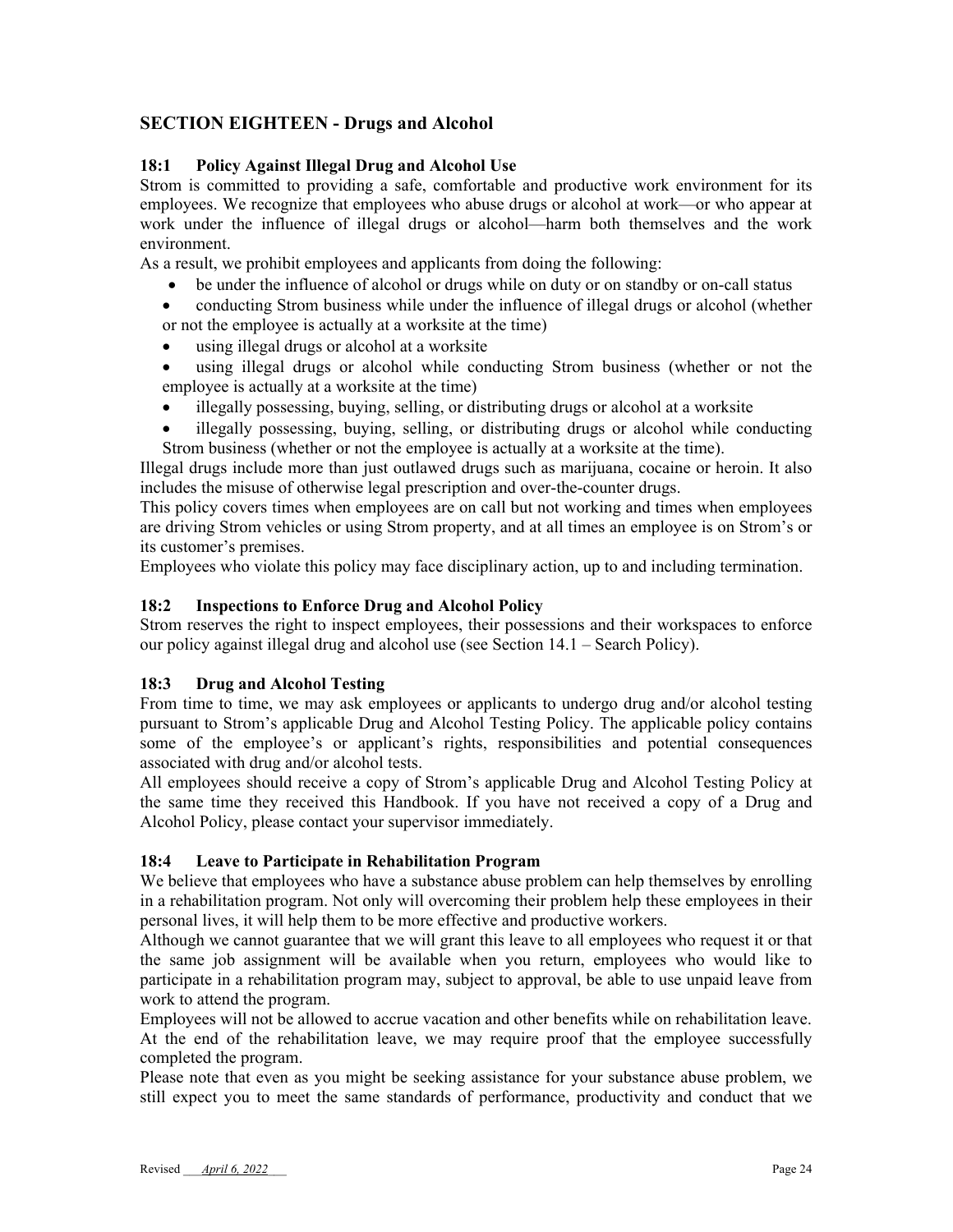expect of all employees. We reserve the right to discipline you—up to and including termination—for failing to meet those standards.

## **SECTION NINETEEN - Trade Secrets and Conflicts of Interest**

#### **19:1 Confidentiality and Trade Secrets**

Information is part of what makes Strom competitive. During your employment here, you will periodically learn sensitive information, either because you help to develop that information or because you need that information to do your job. It is important for the health of this business and for the well-being of employees who depend on this business for their livelihood—that you keep information you learn through your employment confidential.

Although we cannot list every type of confidential information, examples of such material include information about Strom's customers, employees, and business strategies. The need for confidentiality also extends to any confidential information you may learn from or about one of our customer's business. Information need not be explicitly designated "confidential" to be so.

An employee who improperly discloses sensitive information, confidential information, proprietary information or trade secret information to anyone may face disciplinary action, up to and including termination. Employees who improperly disclose such information may also be subject to legal action. Therefore, we encourage you to contact your supervisor if you would like to learn more about this policy or if you have any questions.

As a condition of employment, you agree that all confidential information remains the exclusive property of Strom and/or its customers. After you leave Strom, you are still legally prohibited from disclosing sensitive, proprietary, trade secret or confidential information. If you disclose such information, we may seek legal remedies.

#### **19:2 Confidentiality Procedures**

Because of the grave importance of keeping certain information confidential, Strom follows practices designed to alert employees to sensitive and confidential information, to limit access to that information and to inform employees about what disclosures are and are not acceptable. We expect employees to follow these procedures. Employees who fail to do so face discipline, up to and including termination. If you have any questions about these procedures, contact your supervisor.

#### **19:3 Conflicts of Interest**

Strom's success depends on the hard work, dedication and integrity of everyone who works here. In turn, our employees' livelihood depends on the success of Strom.

Because we depend so much on our employees, and because they depend so much on us, we expect all employees to devote their energies and commitments to Strom. We do not allow employees to engage in any activities or relationships that create either an actual conflict of interest or the potential for or appearance of a conflict of interest.

Although we cannot list every activity or relationship that would create either an actual, potential or appearance of a conflict of interest, examples of activities that violate this policy include the following:

- working for a competitor or customer or vendor as an employee, consultant, independent contractor or in any other capacity
- owning an interest in a competitor, customer, vendor or anyone else who seeks to do business with Strom
- using Strom resources for personal gain
- using your position at Strom for personal gain.

Employees who violate this policy face disciplinary action, up to and including termination.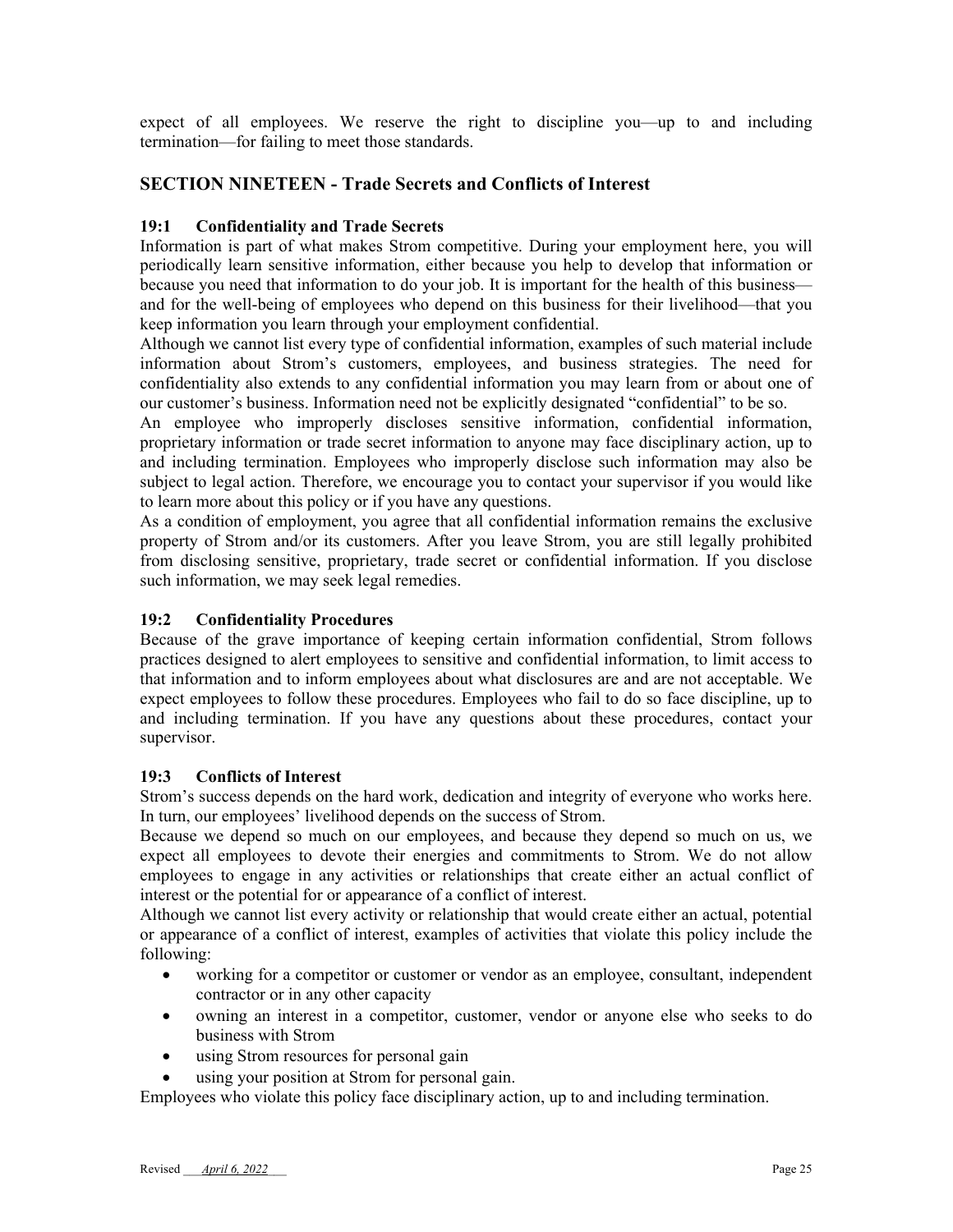If you are unsure about whether an activity might violate this policy, or if you have any questions at all about this policy, please talk to your supervisor.

## **SECTION TWENTY – Anti-Discrimination, Harassment and Offensive Behavior**

#### **20:1 Our Commitment to Equal Employment Opportunity**

Strom is strongly committed to providing equal employment opportunity for all employees and all applicants for employment (see Section 3.1). For us, this is the only acceptable way to do business. All employee have the right to a workplace free from unlawful discrimination and sexual harassment.

All employment decisions at Strom—including those relating to hiring, promotion, transfers, benefits, compensation, placement and termination—will be made without regard to ancestry, ethnicity, race, color, creed, religion, national origin, age, disability, genetic information, gender, gender identity, gender expression, gender orientation, familial status, marital status, military status, veteran status, public assistance status, domestic violence victim status, union membership or activity, political affiliation, membership or activity in a local commission, or any other legally protected status in accordance with applicable local, state, and federal laws.

Any employee or applicant who believes that he or she has been discriminated against in violation of this policy should immediately file a complaint, as explained in Section 21 - Complaint Policies. We encourage you to come forward if you have suffered or witnessed what you believe to be discrimination—we cannot solve the problem until you let us know about it. Strom will not retaliate, or allow retaliation, against any employee or applicant who complains of discrimination, assists in an investigation of possible discrimination, files an administrative charge or lawsuit alleging discrimination, or assists others to exercise their right to complain about discrimination.

Managers are required to report any discriminatory conduct or incidents, as described in Section 20 - Complaint Policies.

Strom will not tolerate discrimination against any employee or applicant. We will take immediate and appropriate disciplinary action against any employee who violates this policy.

#### **20:2 Harassment Will Not Be Tolerated**

It is our policy and our responsibility to provide our employees with a workplace free from harassment. Harassment on the basis of ancestry, ethnicity, race, color, creed, religion, national origin, age, disability, genetic information, gender, gender identity, gender expression, gender orientation, familial status, marital status, military status, veteran status, public assistance status, domestic violence victim status, union membership or activity, political affiliation, membership or activity in a local commission, or any other legally protected status in accordance with applicable local, state, and federal laws undermines our workplace morale and our commitment to treat each other with dignity and respect. Accordingly, such harassment will not be tolerated at Strom. Any employee who engages in, and any supervisor who permits employees under his or her supervision to engage in, such harassment or who retaliates or permits retaliation against an employee who reports such harassment is guilty of misconduct and may be subject to discipline, up to and including termination.

Harassment can take many forms, including but not limited to touching or other unwanted physical contact, posting offensive cartoons or pictures, using slurs or other derogatory terms, telling offensive or lewd jokes and stories and sending email or text messages with offensive content. Unwanted sexual advances, requests for sexual favors, sexually motivated physical contact, or other verbal or physical conduct or communication of a sexual nature including jokes, propositions, email or text messages, or other communications all constitute sexual harassment and are prohibited.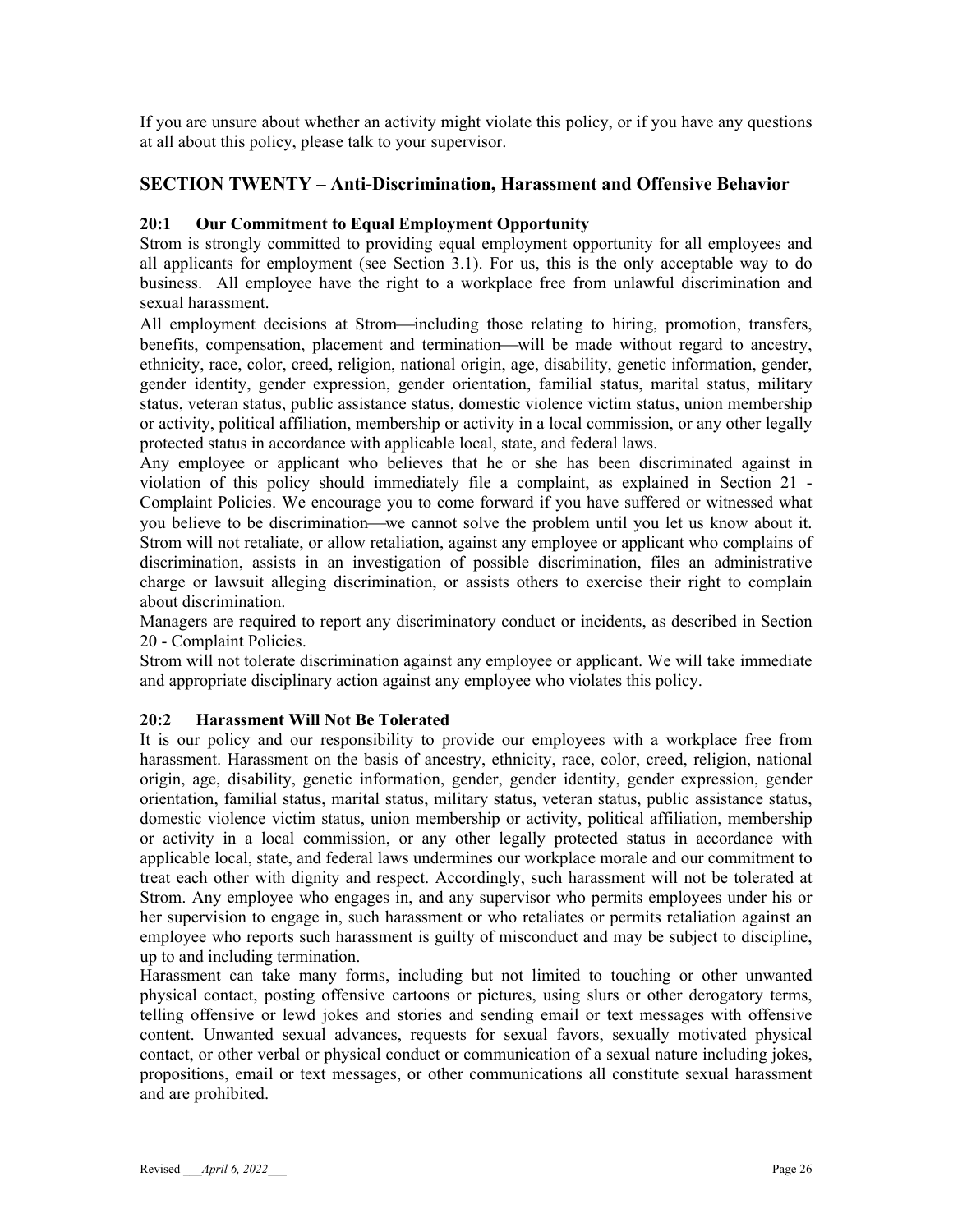If you experience or witness any such form of harassment in the workplace (particularly if it creates an intimidating, hostile or abusive work environment), please immediately notify Strom by following the steps outlined in Section 20 – Complaint Policies. We encourage you to come forward with complaints—the sooner we learn about the problem, the sooner we can take steps to resolve it. Strom will not retaliate, or allow retaliation, against anyone who complains of harassment, assists in a harassment investigation, files an administrative charge or lawsuit alleging harassment, or assists others to exercise their right to complain about discrimination. All managers are required to immediately report any incidents of harassment, as set forth in our Complaint Policies.

We will make ever effort to investigate complaints quickly and effectively. Strom employees who are found to have violated this policy will be subject to appropriate disciplinary action, up to and including termination.

## **SECTION TWENTY-ONE - Complaint Policies**

#### **21:1 Complaint Procedures**

Strom is committed to providing a safe and productive work environment, free of threats to the health, safety and well-being of our workers. These threats include, but are not limited to, harassment, discrimination, bullying, violations of health and safety rules and violence.

If you witness or are subject to inappropriate conduct in the workplace, you may complain to your supervisor. Any supervisor who receives a complaint about, hears of or witnesses any inappropriate conduct is required to immediately notify our General Counsel. If your complaint involves a supervisor, manager, or similarly situated individual, or if you feel your supervisor is not sufficiently dealing with your complaint, you may contact our Vice President of Field Operations or General Counsel directly at 952-544-8644. Inappropriate conduct includes any conduct prohibited by our policies about harassment, discrimination, discipline, workplace violence, health and safety, and drug and alcohol use. In addition, we encourage employees to come forward with any workplace complaint, even if the subject of the complaint is not explicitly covered by our written policies.

We encourage you to come forward with complaints immediately, so we can take whatever action is needed to handle the problem. Once a complaint has been made, our General Counsel will determine how to handle it. For serious complaints alleging harassment, discrimination and other illegal conduct, we will immediately conduct a complete and impartial investigation. Every employee is required to cooperate fully with those conducting an investigation. All complaint investigations will be handled as confidentially as possible. When the investigation is complete, Strom will take corrective action, as warranted.

We will not engage in or allow retaliation against any employee who makes a good faith complaint or participates in an investigation. If you believe that you are being subjected to any kind of negative treatment because you made or were questioned about a complaint, report the conduct immediately to our General Counsel at 952-544-8644.

#### **21:2 Our Doors Are Open to You**

We want to maintain a positive and pleasant environment for all of our employees. To help us meet this goal, we have an "open-door" policy, by which employees are encouraged to report work-related concerns.

If something about your job is bothering you, or if you have a question, concern, idea or problem related to your work, please discuss it with your immediate supervisor as soon as possible. **If for any reason you don't feel comfortable bringing the matter to your supervisor, please raise the issue directly with our VP of Field Operations or General Counsel at 952-544-8644.**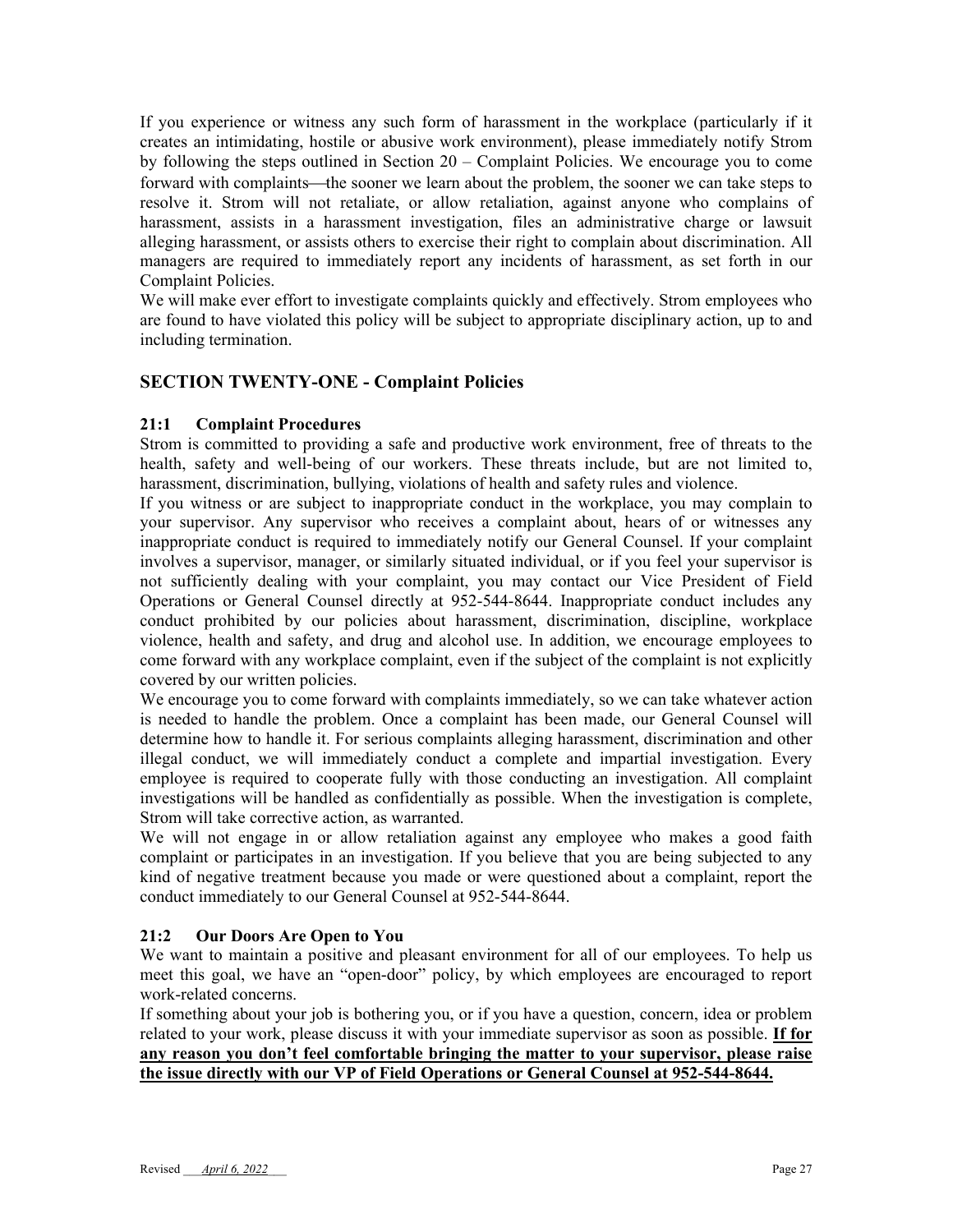You also have the option to leave a voicemail message at (844) 566-2115 or an email message at  $emplyvecontact@stromengineering.com.$  These messages will be check on a daily basis. If you leave a voicemail message, please make sure the message includes either your contact information or enough detail to allow us to begin an investigation without the need for additional information from you.

We encourage you to come forward and make your concerns known to Strom. We can't solve the problem if we don't know about it.

#### **SECTION TWENTY-TWO – Anti-Retaliation**

Strom is committed to providing a workplace conducive to open discussion of employee complaints regarding conduct antithetical to the policies in this Handbook. Strom will comply with all applicable laws that protect you against unlawful discrimination or retaliation, by Strom or its employees, for reporting (or participating in investigations surrounding) violations of the policies in this Handbook or federal or state laws.

All Strom directors, officers and employees are required to report, to cause to be reported, and to assist in any investigation related to bona fide reported policy violations.

Strom encourages employees to submit good faith complaints in accordance with Strom's employee policy. Employees are expected to be truthful and cooperative in investigations of complaints. Strom's policy prevents any employee who files, causes to be filed, testifies, participates in or otherwise assists in a proceeding filed or about to be filed regarding any of the above matters from being subject to disciplinary or retaliatory action by Strom, its employees or agents for such activities (except for any disciplinary action for self reported violations).

However, employees who file reports or provide evidence which they know to be false or who do not have a reasonable belief in the truth and accuracy of such information will not be protected by this policy. Employees must recognize that false accusations are themselves a violation of Strom policy and can have serious adverse effects on other employees. An employee who is determined to have knowingly made false accusations or who knowingly gives false information during an investigation may be subject to appropriate disciplinary action, including termination of their employment.

If any employee believes that he or she has been subjected to any action that violates this antiretaliation policy, he or she may file a complaint with his or her own supervisor, or Strom's General Counsel. If it is determined that an employee has experienced any improper employment action in violation of this policy, such employee will be entitled to appropriate corrective action.

#### **SECTION TWENTY-THREE - Ending Employment**

#### **23:1 Final Paychecks**

Whether an employee quits or is terminated involuntarily, the employee's final paycheck will be available within the timeframe established by the state in which the employee worked.

#### **23:2 Severance Pay Is Discretionary**

Generally, Strom does not pay severance to terminated employees, whether they quit, are laid off or are fired for any reason. However, we reserve the right to pay severance to a terminated employee. Decisions about severance pay will be made on a case-by-case basis, and are entirely within the discretion of Strom. No employee has a right to severance pay and you should not expect to receive it.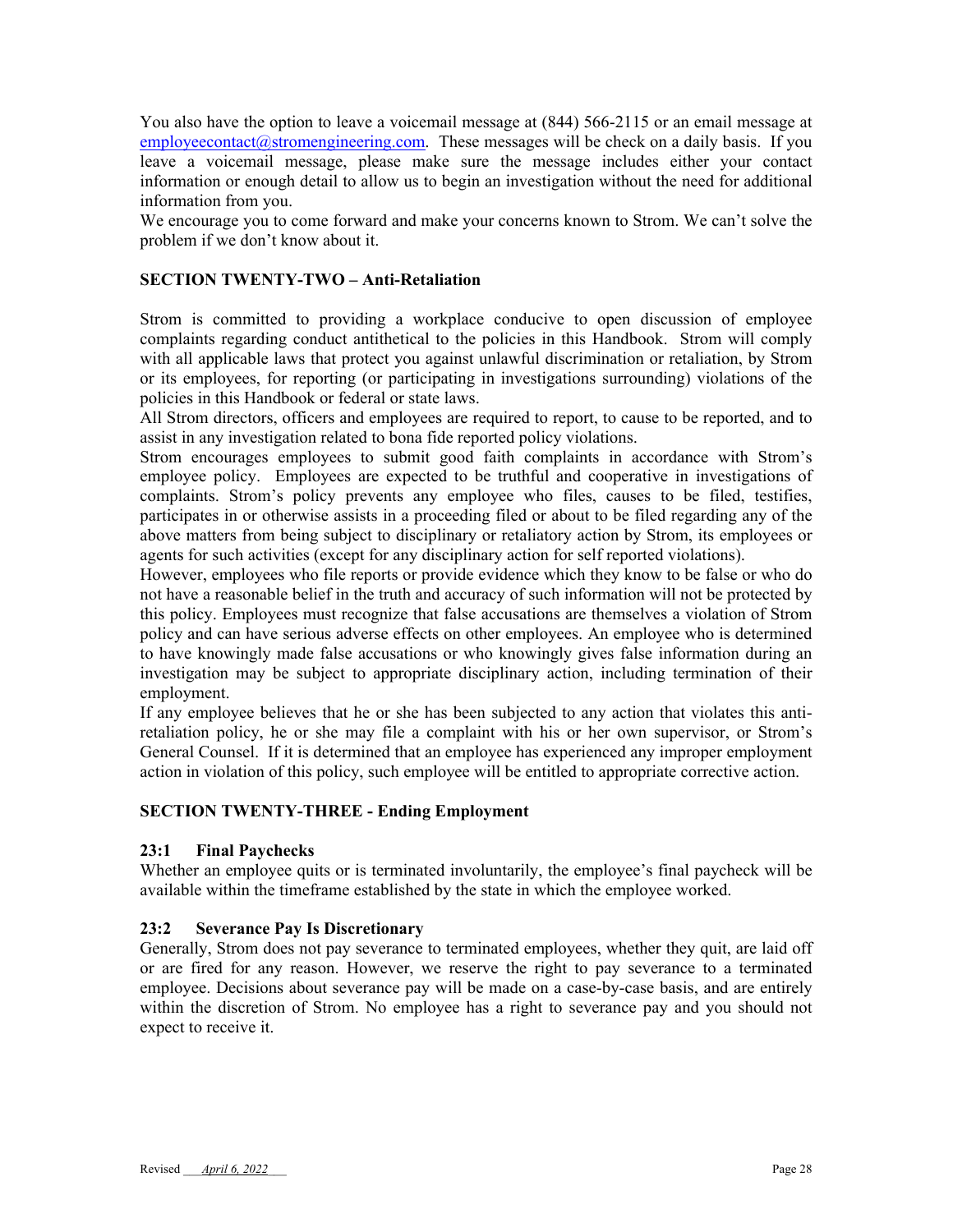## **23:3 Exit Interviews**

We may elect hold an exit interview with any departing employee who requests one. During the interview, you will have the opportunity to tell us about your employment experience here—what you liked, what you didn't like and where you think we can improve. We greatly value these comments. The exit interview also gives us a chance to handle some practical matters relating to the end of your employment. You will be expected to return all Strom property before or at the interview. You will also have an opportunity to ask any questions you might have about insurance, benefits, final paychecks, references or any other matter relating to your employment.

## **23:4 References**

When we are contacted by prospective employers seeking information about former employees, we generally release no more than the following data: the position(s) the employee held, the dates the employee worked for Strom and the employee's salary or rate of pay.

If you would like us to give a more detailed reference, you will have to provide us with a written release—a consent form giving us your permission to respond to a reference request. We will respond only to written reference requests, and we will respond only in writing. Please direct all reference requests to our Human Resources Coordinator.

THIS HANDBOOK MAY BE UPDATED FROM TIME TO TIME. THE MOST CURRENT VERSION OF THIS HANDBOOK, ALONG WITH OTHER STROM POLICIES AND FEDERAL AND STATE-REQUIRED POSTERS, IS AVAILABLE AT **http://www.stromengineering.com/employment/required-documents/**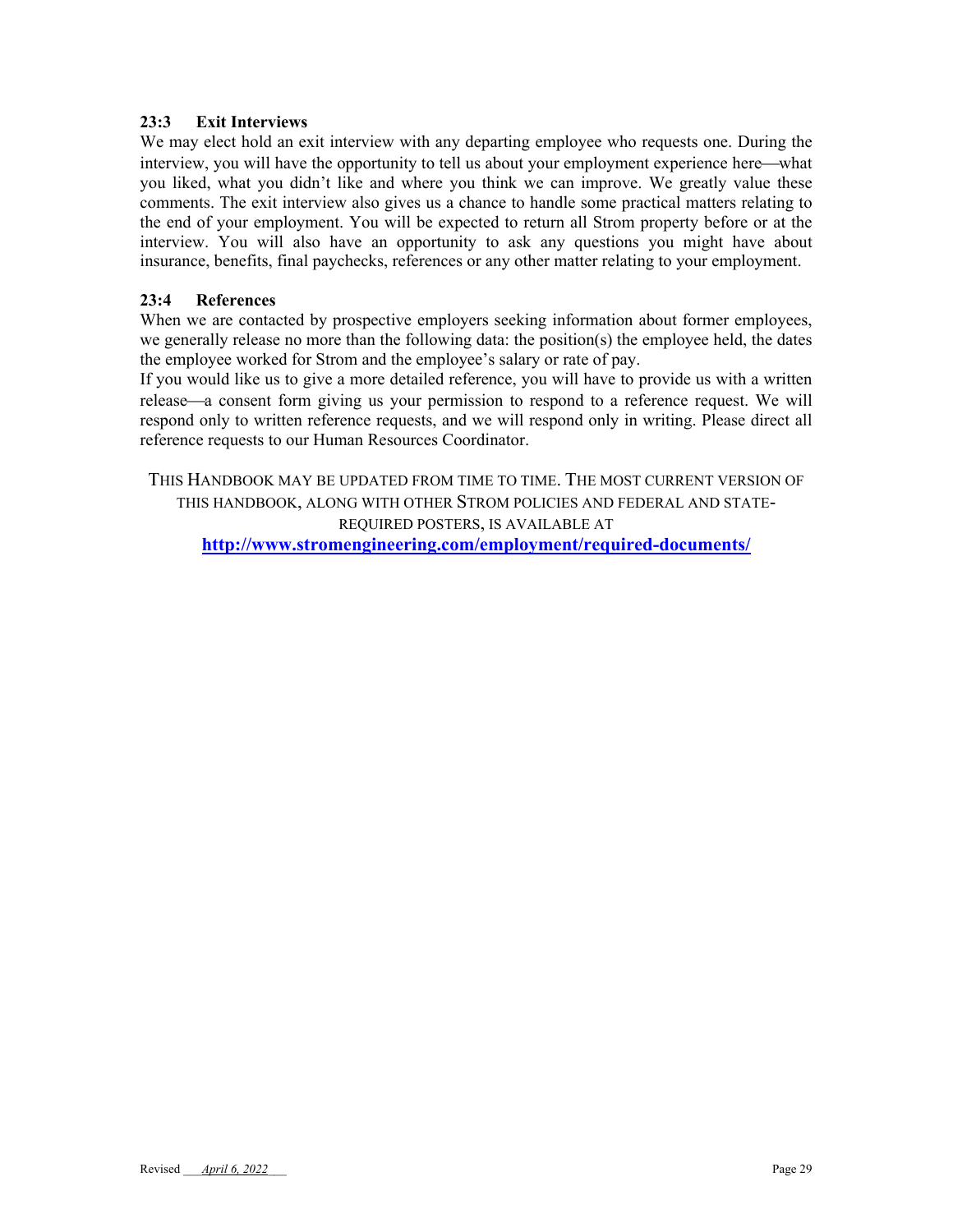# **APPENDIX 1, CONTACT INFORMATION**

| President:                          | James Corrigan<br><b>Strom Engineering Corporation</b><br>10505 Wayzata Boulevard<br>Minnetonka, MN 55305<br>Phone: (952) 544-8644                                    |
|-------------------------------------|-----------------------------------------------------------------------------------------------------------------------------------------------------------------------|
| General Counsel:                    | <b>Timothy Lund</b><br><b>Strom Engineering Corporation</b><br>10505 Wayzata Boulevard<br>Minnetonka, MN 55305<br>Phone: (952) 544-8644<br>tlund@stromengineering.com |
| Vice President of Field Operations: | <b>Jason Hans</b><br><b>Strom Engineering Corporation</b><br>10505 Wayzata Boulevard<br>Minnetonka, MN 55305<br>Phone: (952) 544-8644                                 |
| Human Resources Coordinator:        | Sarah Jones<br><b>Strom Engineering Corporation</b><br>10505 Wayzata Boulevard<br>Minnetonka, MN 55305<br>Phone: (952) 544-8644<br>sjones@stromengineering.com        |
| Payroll Supervisor:                 | Robin Wienandt<br><b>Strom Engineering Corporation</b><br>10505 Wayzata Boulevard<br>Minnetonka, MN 55305<br>Phone: (952) 544-8644                                    |
| Workers' Compensation Coordinator:  | Gary Greenburg<br><b>Strom Engineering Corporation</b><br>10505 Wayzata Boulevard<br>Minnetonka, MN 55305<br>Phone: (952) 544-8644                                    |